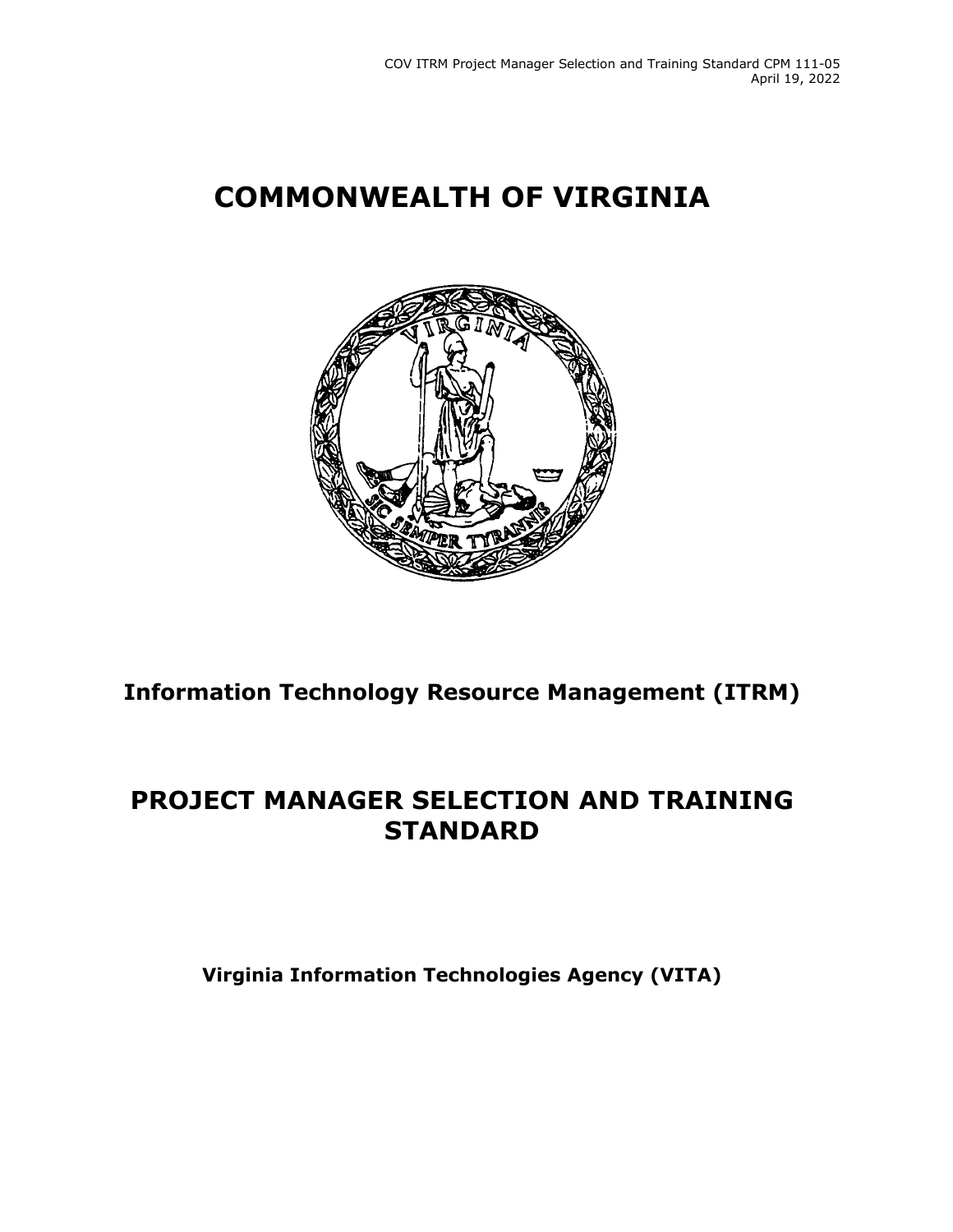#### **Reviews**

- This publication was reviewed and approved by the Director of the Project Management Division.
- Online review was provided for agencies and other interested parties via the VITA Online Review and Comment Application (ORCA).

#### **Publication Version Control**

Questions related to this publication should be directed to the Director of VITA's Project Management Division. PPA notifies Agency Information Technology Resources (AITRs) at all state agencies, institutions and other interested parties of proposed revisions to this document.

| <b>Version</b>              | Date       | <b>Revision Description</b>                        |
|-----------------------------|------------|----------------------------------------------------|
| ITRM Standard GOV 2003-02.3 | 09/26/2003 | Publication of Base Document                       |
| ITRM Standard CPM 111-01    | 07/14/2009 | First Revision. Align Standard with                |
|                             |            | Commonwealth business needs.                       |
| ITRM Standard CPM 111-02    | 11/28/2011 | Administrative changes. Align Standard with        |
|                             |            | Commonwealth Project Management Standard.          |
| ITRM Standard CPM 111-02.1  | 05/15/2015 | Administrative changes. Replace entirety of        |
|                             |            | Section 4 regarding new test descriptions and test |
|                             |            | procedures.                                        |
| ITRM Standard CPM 111-03    | 01/1/2016  | Major changes: added more qualification            |
|                             |            | categories, expanded experience requirements;      |
|                             |            | introduces concept that PM qualifications can      |
|                             |            | become dormant through inactivity, and how to      |
|                             |            | remain currently qualified.                        |
| ITRM Standard CPM 111-04    | 01/1/2018  | Revised CTP training requirement; other wording    |
|                             |            | changes.                                           |
| ITRM Standard CPM 111-05    | 04/19/2022 | Eliminated Agency-level requirements; simplified   |
|                             |            | PM Qualification Matrix; clarified Section 5 as    |
|                             |            | entirely advisory; other wording changes.          |

This following table contains a history of revisions to this publication.

### **Identifying Changes in this Document**

See the latest entry in the revision table above.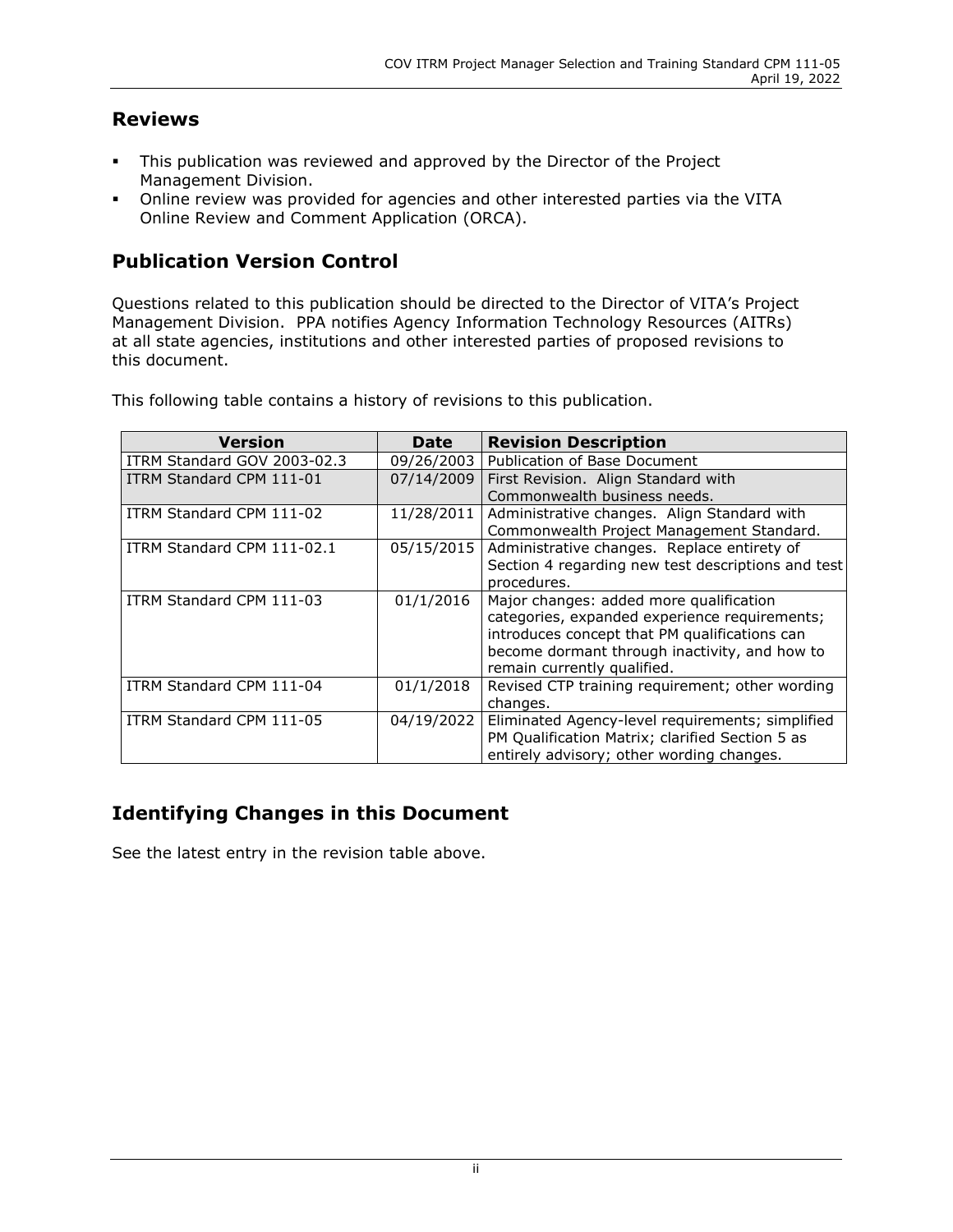# **Preface**

#### **Publication Designation**

ITRM Project Manager Selection and Training Standard CPM 111-05

#### **Subject**

Project Manager Selection and Training

#### **Effective Date**

April 19, 2022

#### **Supersedes**

ITRM Project Manager Selection and Training Standard CPM 111-04, January 1, 2018

#### **Scheduled Review:**

This standard shall be reviewed on an annual basis.

#### **Authority**

*Code of Virginia*, §2.2-2007 (Powers of the CIO)

Code of Virginia §2.2-2016.1 (Additional duties of the CIO relating to project management)

*Code of Virginia*, § 2.2-2011 (Additional powers of VITA)

#### **Scope**

This standard is applicable to all Executive Branch state agencies and institutions of higher education (hereinafter collectively referred to as "agencies") that are responsible for the management, development, purchase and use of information technology resources in the Commonwealth of Virginia. This standard does not apply to research projects, research initiatives or instructional programs at public institutions of higher education.

#### **Purpose**

This standard establishes direction and technical requirements, which govern the acquisition, use and management of information technology resources by executive branch agencies.

#### **General Responsibilities**

#### *Chief Information Officer of the Commonwealth (CIO)*

Develop, review and approve statewide technical and data policies, standards and guidelines for information technology and related systems.

#### *Virginia Information Technologies Agency (VITA)*

At the direction of the CIO, VITA leads efforts that draft, review and update technical and data policies, standards, and guidelines for information technology and related systems. VITA uses requirements in IT technical and data related policies and standards when establishing contracts; reviewing procurement requests, agency IT projects, budget requests and strategic plans; and when developing and managing IT related services

#### *Information Technology Advisory Council (ITAC)*

Advise the CIO on the development, adoption and update of statewide technical and data policies, standards and guidelines for information technology and related systems.

#### *Executive Branch Agencies*

Provide input and review during the development, adoption and update of statewide technical and data policies, standards and guidelines for information technology and related systems.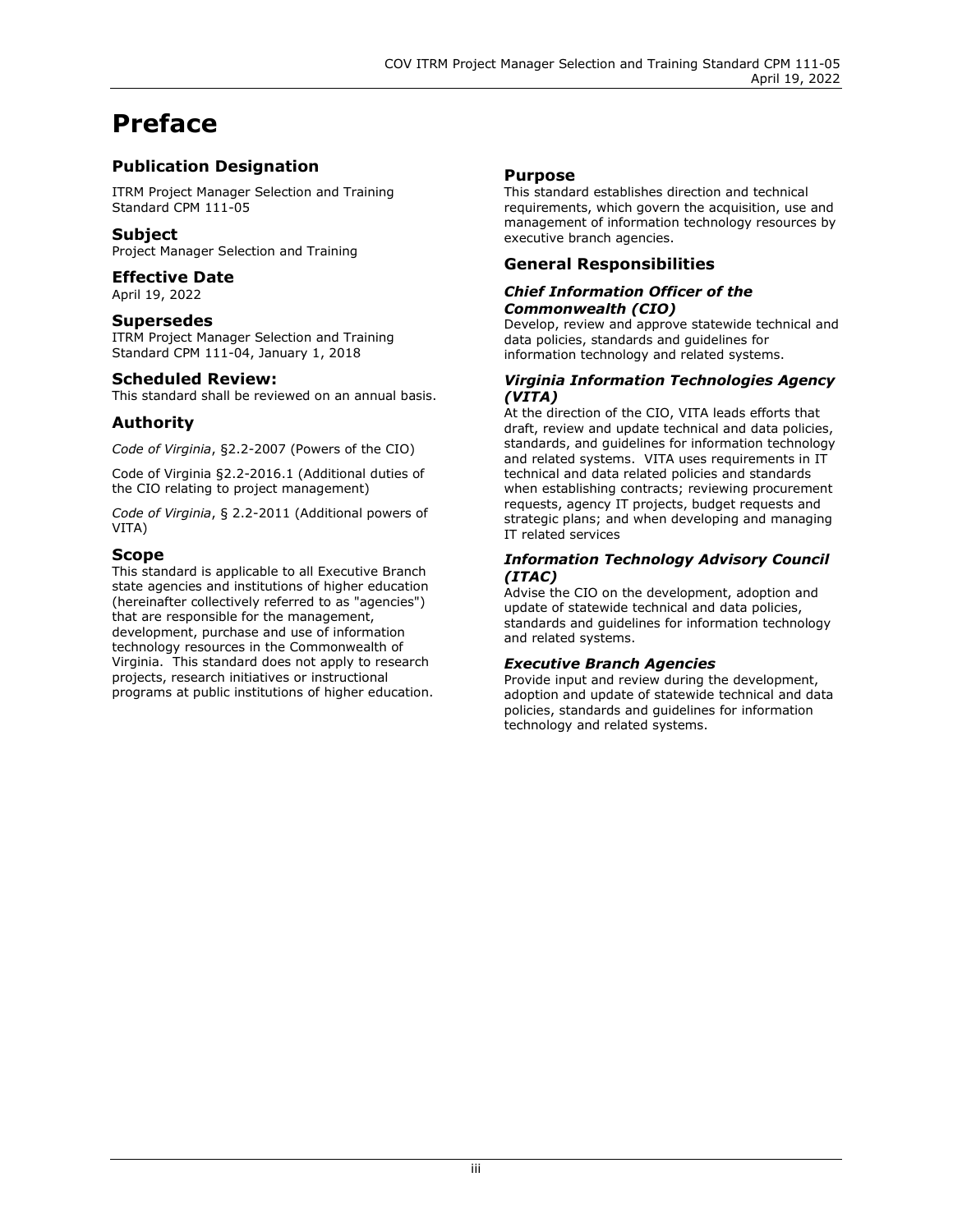# **Table of Contents**

| 1. INTRODUCTION                                                                                                                                                  | $\overline{\phantom{0}}$ 3 |
|------------------------------------------------------------------------------------------------------------------------------------------------------------------|----------------------------|
| 1.1 Purpose of the Standard                                                                                                                                      | $\sim$ 3                   |
|                                                                                                                                                                  |                            |
|                                                                                                                                                                  |                            |
| 1.4 ITIM                                                                                                                                                         |                            |
| 1.5 Project Manager Selection and Training Stakeholders _________________________ 4                                                                              |                            |
| 1.5.1 Commonwealth Chief Information Officer (CIO) ______________________________ 4                                                                              |                            |
| 1.5.2 Commonwealth Project Management Division (PMD) ___________________________ 4                                                                               |                            |
|                                                                                                                                                                  |                            |
|                                                                                                                                                                  |                            |
|                                                                                                                                                                  |                            |
| 2.1 Definition of Project Manager Qualification _________________________________ 6                                                                              |                            |
|                                                                                                                                                                  |                            |
| 2.3 Keeping Project Manager Qualifications Current ______________________________ 6                                                                              |                            |
|                                                                                                                                                                  |                            |
| 2.5 Qualifications for Category 4, 3, 2, 1 IT Projects and IT Program Manager __________ 7                                                                       |                            |
| 2.5.1 Commonwealth IT PM Qualification Requirements _____________________________ 7                                                                              |                            |
|                                                                                                                                                                  |                            |
|                                                                                                                                                                  |                            |
|                                                                                                                                                                  |                            |
|                                                                                                                                                                  |                            |
| 2.7 Special Circumstance Regarding Project Manager Qualification _____________________ 14                                                                        |                            |
|                                                                                                                                                                  |                            |
|                                                                                                                                                                  |                            |
|                                                                                                                                                                  | $\sim$ 16                  |
| 3.1 Mandatory Commonwealth IT Project Manager Orientation Training ______________ 16                                                                             |                            |
| 3.2 Optional: Commonwealth Technology Portfolio Training _______________________ 16                                                                              |                            |
|                                                                                                                                                                  | 18                         |
|                                                                                                                                                                  |                            |
|                                                                                                                                                                  |                            |
|                                                                                                                                                                  |                            |
|                                                                                                                                                                  |                            |
|                                                                                                                                                                  |                            |
|                                                                                                                                                                  |                            |
| 4.1.5 Project Closeout                                                                                                                                           | 20                         |
| 4.2 Project Manager Qualification Exam Level Two _______________________________                                                                                 | 20                         |
| 4.2.1 Project Scope Management                                                                                                                                   | 20                         |
|                                                                                                                                                                  | 20                         |
|                                                                                                                                                                  | 20                         |
|                                                                                                                                                                  |                            |
|                                                                                                                                                                  |                            |
|                                                                                                                                                                  |                            |
|                                                                                                                                                                  |                            |
|                                                                                                                                                                  |                            |
| 5. PROJECT MANAGER SELECTION __________<br><u> 1980 - Johann John Stein, markin fyrir yr y brenin y brenin y brenin y brenin y brenin y brenin y brenin y br</u> | 22                         |
| 5.1 Identify Project Manager Capabilities Needed for a Successful Project ____________ 22                                                                        |                            |
|                                                                                                                                                                  |                            |
|                                                                                                                                                                  |                            |
|                                                                                                                                                                  |                            |
|                                                                                                                                                                  |                            |
|                                                                                                                                                                  |                            |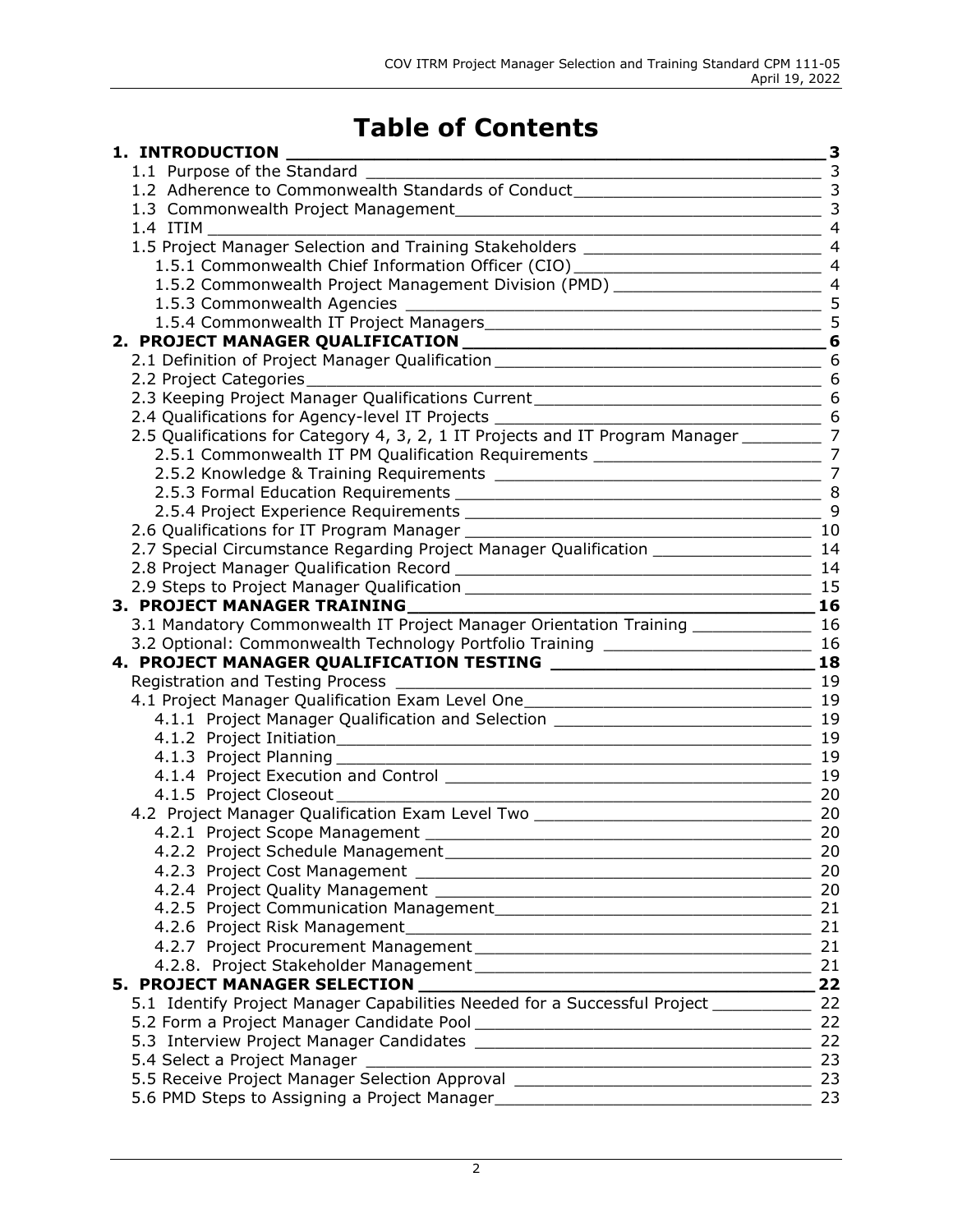# <span id="page-4-0"></span>**1. INTRODUCTION**

## <span id="page-4-1"></span>*1.1 Purpose of the Standard*

The purpose of the Information Technology Resource Management Project Manager Selection and Training Standard (PMST Standard) is to:

- Describe the required skills, training and experience Commonwealth Project and Program Managers need to have in order to be considered qualified to manage Commonwealth IT projects.
- Provide a method for identifying Project and Program Managers qualified to manage Commonwealth IT projects and IT programs.
- Identify the steps a Project or Program Sponsor must take in selecting a qualified Project or Program Manager to manage a Commonwealth IT project or program.

Note: For the purposes of this Standard, the term Project Manager is generally understood to mean either Project Manager or Program Manager. However, there is a section of this Standard pertaining exclusively to Program Managers.

Qualification of a Project Manager is not synonymous with certification. The Commonwealth does not 'certify' project managers. For the purposes of this Standard, a Project Manager is considered qualified if through knowledge and training, formal education, and project experience. By fulfilling these conditions, the Project Manager indicates they have the capacity to effectively manage an IT project in the context of the Commonwealth's IT investment management framework.

# <span id="page-4-2"></span>*1.2 Adherence to Commonwealth Standards of Conduct*

As representatives of state agencies with authority and responsibility to manage significant Commonwealth resources, Commonwealth IT Project Managers must conduct themselves in a manner deserving of public trust. Specifically, IT Project Managers qualified to manage Commonwealth IT projects are expected to adhere to the Employee Standards of Conduct outlined on pages 2 and 3 of the Commonwealth Standards of Conduct. The Commonwealth Standards of Conduct can be found on the Human Resources Policy section of the Department of Human Resource Management (DHRM) website at http://www.dhrm.virginia.gov/.

## <span id="page-4-3"></span>*1.3 Commonwealth Project Management*

The Commonwealth Project Management (CPM) methodology defines the required agency processes and documentation for all Commonwealth IT projects as defined by the Commonwealth Project Management Standard. The use of CPM methodology increases Commonwealth IT project success by promoting sound investment decisions, ensuring management commitment and oversight, implementing a best practice based project management methodology, and defining processes that measure and evaluate project value and success throughout the project lifecycle.

All Commonwealth IT Project Managers are required to follow the CPM methodology as established in the Commonwealth Project Management Standard (PM Standard.)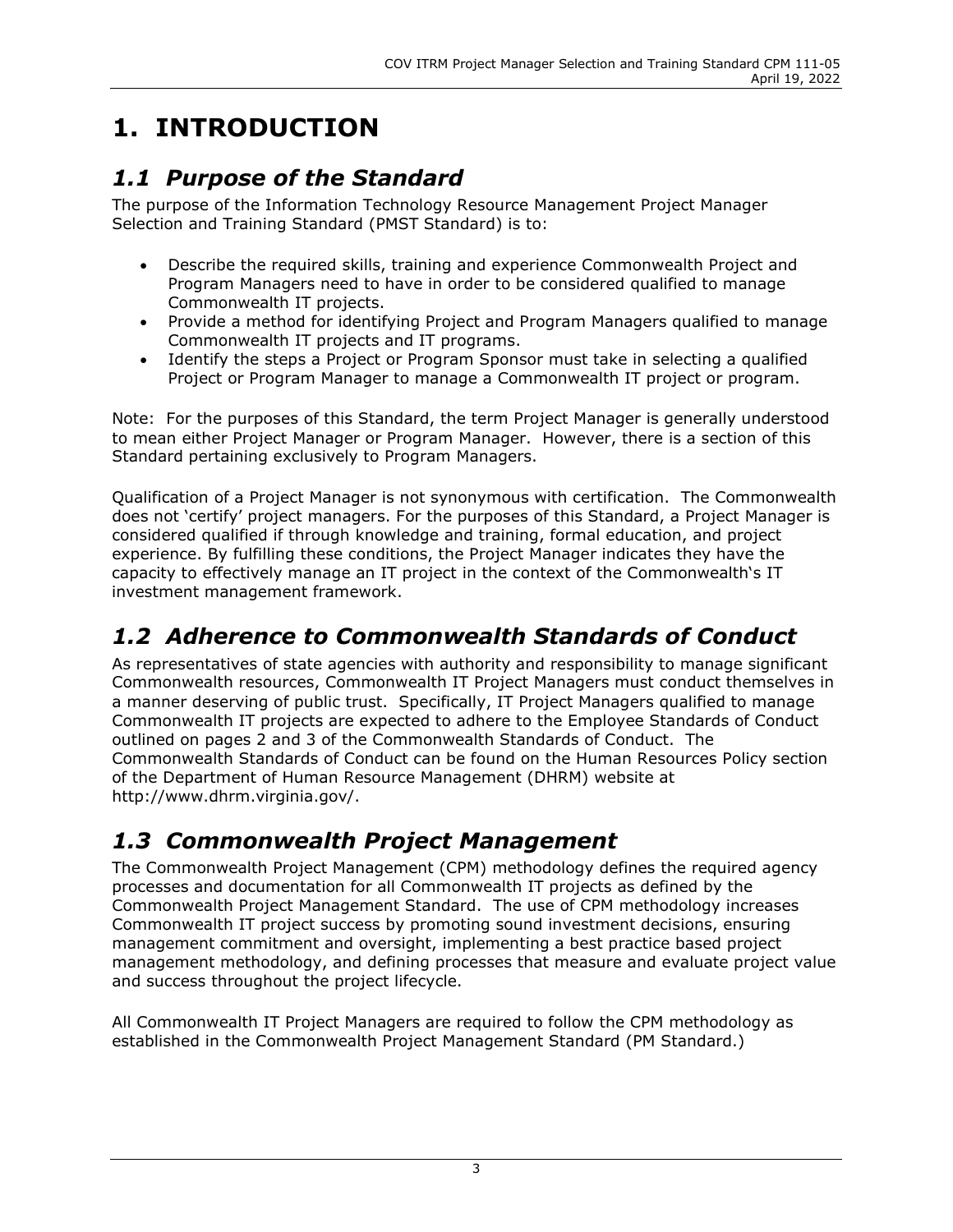# <span id="page-5-0"></span>*1.4 ITIM*

Information Technology Investment Management (ITIM) is a management process that provides for the pre-selection (identification), selection, control, and evaluation of businessneed-driven IT investments across their lifecycles. ITIM uses structured processes to minimize risks, maximize return on investments, and support Commonwealth agency decisions to maintain, migrate, improve, retire, or obtain IT investments. ITIM is the basis for the Commonwealth's approach to technology management as described in the Commonwealth Technology Management Policy (CTM Policy).

All Commonwealth IT investments must successfully complete the ITIM Pre-select (Identification) and Select Phases before they are considered projects. A Project Manager is officially selected and assigned to the project during the CPM Project Initiation Phase, and the Project Manager is identified in the project Charter.

## <span id="page-5-1"></span>*1.5 Project Manager Selection and Training Stakeholders*

Project Manager Selection and Training stakeholders are the groups or individuals who have responsibility for Project Manager Selection or Project Manager Training activities, decisions, governance, or oversight. Each stakeholder has an important role in ensuring that Project Managers have the skill, training, and experience needed to effectively manage IT projects in the Commonwealth.

### <span id="page-5-2"></span>**1.5.1 Commonwealth Chief Information Officer (CIO)**

The Commonwealth Chief Information Officer (CIO), as established in the *Code of Virginia*, is an appointee of the Governor, and leads the Virginia Information Technologies Agency (VITA.) The CIO ensures that agency IT investments are developed and placed in operation using a disciplined, well-managed, and consistent process.

The role of the CIO in Project Manager Selection and Training is to direct the development of the Project Manager Selection and Training Standard, to review Project Manager qualifications, and approve the selection of IT Program Managers, and Project Managers assigned to Category 1, 2 and 3 IT Projects as defined in the Project Management Standard. The CIO may also grant a temporary waiver from the Project Manager qualification requirements if the project sponsor agrees that the Project Manager will meet the qualification requirements by a specific date. If the Project Manager does not meet the qualification requirements by the specified date, the CIO retains the authority to direct modifications to the IT Project, as detailed in the Project Management Standard.

### <span id="page-5-3"></span>**1.5.2 Commonwealth Project Management Division (PMD)**

Under the direction of the CIO, the Project Management Division (PMD) implements an enterprise strategy for the effective and efficient management of information technology investments.

The role of PMD in Project Manager Selection and Training is to:

- Develop the Project Manager Selection and Training Standard for the CIO.
- Provide cost-effective Project Manager qualification training.
- Administer Project Manager qualification testing.
- Oversee the selection of Commonwealth IT Project Managers; and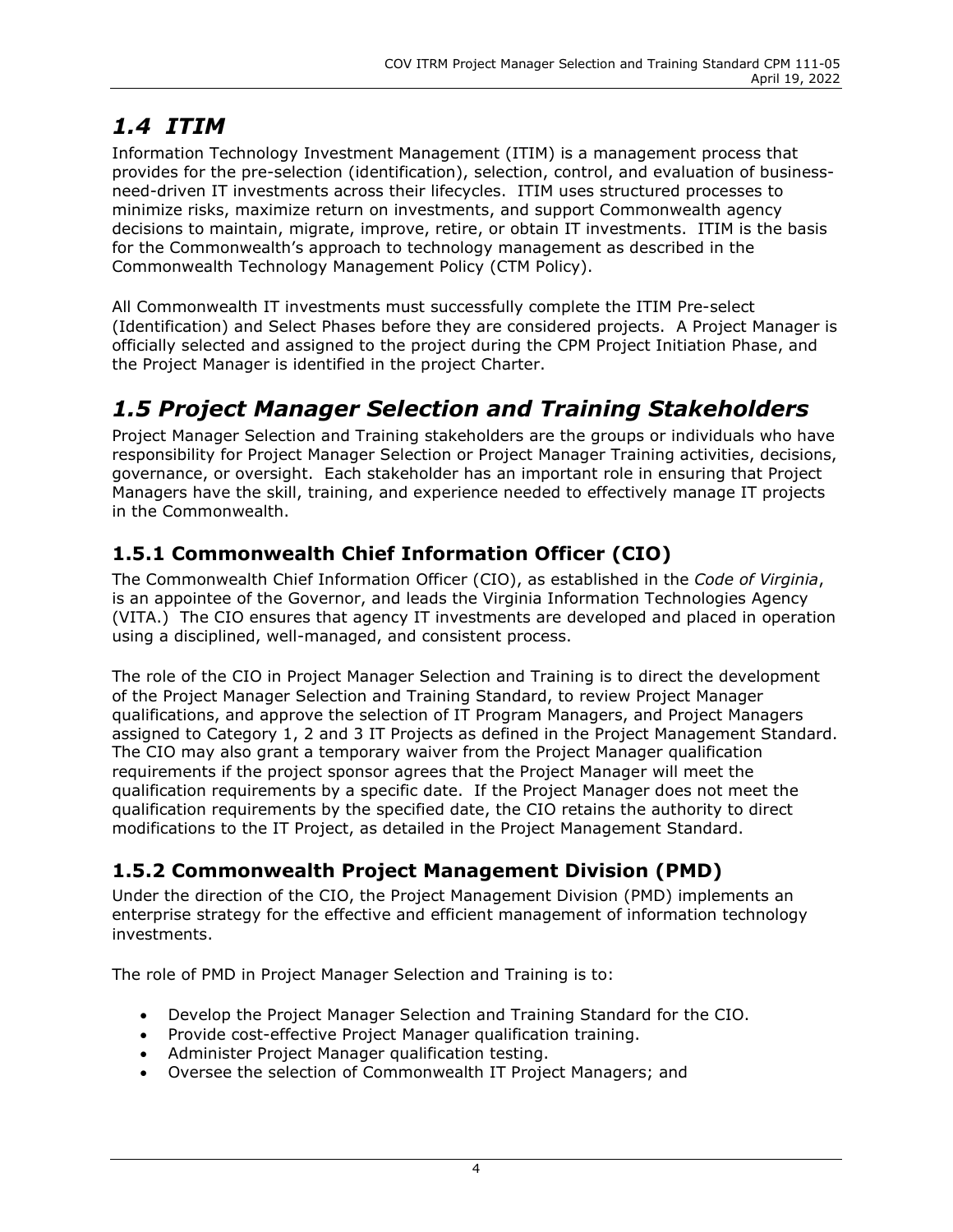when appropriate recommend that the CIO grant a temporary waiver from the Project Manager qualification requirements if the Project Sponsor agrees to full compliance with the requirements by a specific date.

### <span id="page-6-0"></span>**1.5.3 Commonwealth Agencies**

Commonwealth agencies are the business owners of IT projects in the Commonwealth, and typically have supervisory responsibility over the IT Project Managers assigned to the projects that the agency sponsors.

The role of agencies in Project Manager Selection and Training is to select qualified IT Project Managers in compliance with the criteria identified in the Project Manager Selection and Training Standard. Supervisors of agency Project Manager candidates must validate the candidate's experience, training, and certification entries in the Project Manager Qualification Record.

### <span id="page-6-1"></span>**1.5.4 Commonwealth IT Project Managers**

Commonwealth IT Project Managers are individuals assigned by an agency to manage a temporary endeavor undertaken to create a unique IT product, service, or result. IT Project Managers are responsible and accountable for the performance of IT projects in the Commonwealth, and are evaluated based on their ability to use project resources to achieve project objectives.

The role of Commonwealth IT Project Managers in Project Manager Selection and Training is to be qualified to manage IT projects in the Commonwealth by meeting the minimum knowledge and training, formal education, and project experience requirements as identified in this Standard. Project Managers seeking to become qualified Commonwealth IT Project Managers must complete a Project Manager Qualification Record.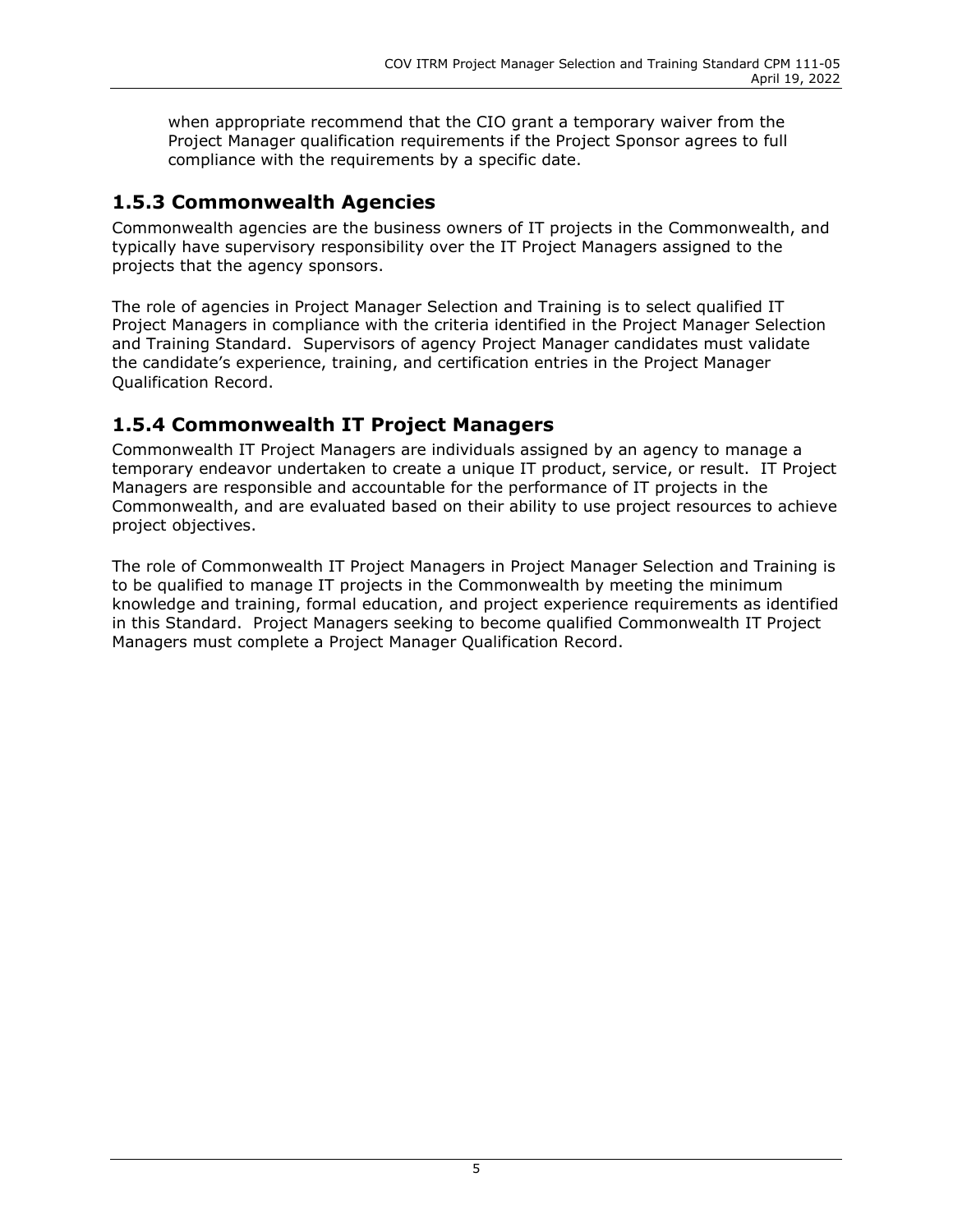# <span id="page-7-0"></span>**2. PROJECT MANAGER QUALIFICATION**

# <span id="page-7-1"></span>*2.1 Definition of Project Manager Qualification*

Commonwealth Project Manager qualification is the assessment of a Project Manager's skill, training, and experience. Project Managers are qualified for specific categories of projects based on the risk and complexity assessments of the specific project.

# <span id="page-7-2"></span>*2.2 Project Categories*

For the purposes of governance and oversight, projects that have an estimated cost in excess of \$250,000 are considered Commonwealth-level projects and are categorized in one of four categories, based on their assessed risk and complexity, as defined in the Project Management Standard.

| <b>Project Categories 1 - 4</b> |               |                    |  |  |  |  |
|---------------------------------|---------------|--------------------|--|--|--|--|
|                                 |               | <b>Complexity:</b> |  |  |  |  |
|                                 | Medium<br>.ow |                    |  |  |  |  |
| <b>Risk:</b>                    | High          |                    |  |  |  |  |
|                                 | Medium        |                    |  |  |  |  |
|                                 | LOW           |                    |  |  |  |  |

Projects that have an estimated cost less than \$250,000 are considered Agency-level projects.

PMD, on behalf of the CIO, verifies that the project sponsor has selected a qualified IT Project Manager for their IT project based on the project risk/complexity categories listed above.

# <span id="page-7-3"></span>*2.3 Keeping Project Manager Qualifications Current*

One's familiarity with Commonwealth Project Management methodology, procedures and requirements can become stale and outdated if not recently put into practice. Therefore, there is a time limit to CPM qualification: If you become CPM qualified, but do not perform the role of designated project manager on a Commonwealth-level (Category 4,3,2,1) IT project for a period of three years, your CPM qualification is no longer active; it has become dormant, and you must renew the PM Qualification prior to assignment to a Commonwealthlevel project. If your CPM qualification becomes dormant, you may reactivate your CPM qualification by simply attending the Commonwealth Project Manager Overview Class; there is no need to re-take the Level One or Level Two exam. Note that the 3-year (36 month) CPM qualification currency limit is measured from the most recent event: a) after passing the CPM Qualification Exam – Level One, or b) the closeout date of a Commonwealth-level (Category 4, 3, 2, or 1) IT project in which the candidate was the designated Project Manager.

# <span id="page-7-4"></span>*2.4 Qualifications for Agency-level IT Projects*

Because the VITA Project Management Division typically does not have visibility into Agency-level projects, there is no Agency-level IT Project Manager Qualification. Accordingly, this Standard does not enumerate Agency-level Project Manager qualifications. However, this does not diminish the importance of Agency-level projects, nor the risk and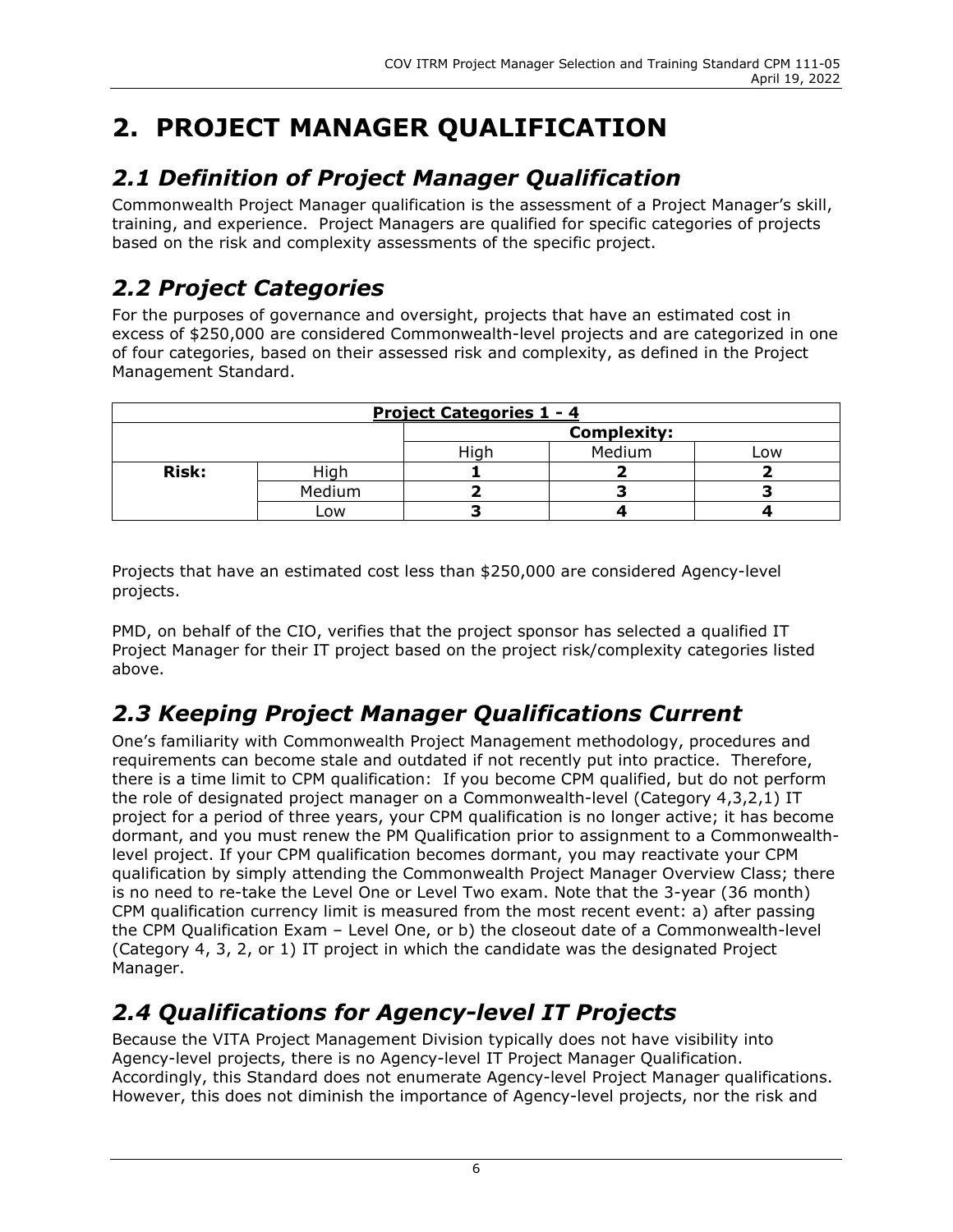costs of the numerous Agency-level projects conducted every year across the enterprise. Therefore, this Standard does list preferred qualifications that agencies should consider when selecting a project manager for an Agency-level IT project.

Note that a "preference" is not a "requirement". An agency is not in violation of this Standard if the selected project manager does not meet a "preferred" qualification. However, project manager candidates who have met the "preferred" qualification tend to perform better in the PM role for a given project.

Knowledge & Training: The Project Sponsor should give preference to selecting Project Manager candidates who Have completed the Commonwealth IT Project Manager Overview Training within the past 3 years.

Formal Education: The Project Sponsor should give preference to selecting Project Manager candidates who have an Associates or higher level degree in a management or technology discipline related to the project or have passed the PM Qualification – Level One Exam within the past 3 years.

Project Experience: The Project Sponsor should give preference to selecting Project Manager candidates who have exhibited team building and leadership potential, and have at least 1,500 hours of project team experience, which includes any position on a project team.

## <span id="page-8-0"></span>*2.5 Qualifications for Category 4, 3, 2, 1 IT Projects and IT Program Manager*

For Commonwealth-level IT projects, the project manager must qualify in three areas:

- Commonwealth PM Qualification for a given Category (4,3,2,1) project
- Knowledge and Training
- Project Experience

Additionally, the project sponsor should consider and prefer PM candidates in the following area:

• Formal Education

#### <span id="page-8-1"></span>**2.5.1 Commonwealth IT PM Qualification Requirements**

Commonwealth PM Qualification for a given Category (4,3,2,1) project: A Project Manager must have a current Commonwealth Project Manager (CPM) Qualification in order to be the designated PM as follows:

- Category 4 IT Project: CPM qualified for Category 4, 3, 2, or 1 IT Project
- Category 3 IT Project: CPM qualified for Category 3, 2, or 1 IT Project
- Category 2 IT Project: CPM qualified for Category 2 or 1 IT Project
- Category 1 IT Project: CPM qualified for Category 1 IT Project
- Commonwealth IT Program: CPM qualified for Category 3, 2, or 1 IT Project

#### <span id="page-8-2"></span>**2.5.2 Knowledge & Training Requirements**

Knowledge & Training: A Project Manager must have the following Knowledge & Training to be the designated PM as follows: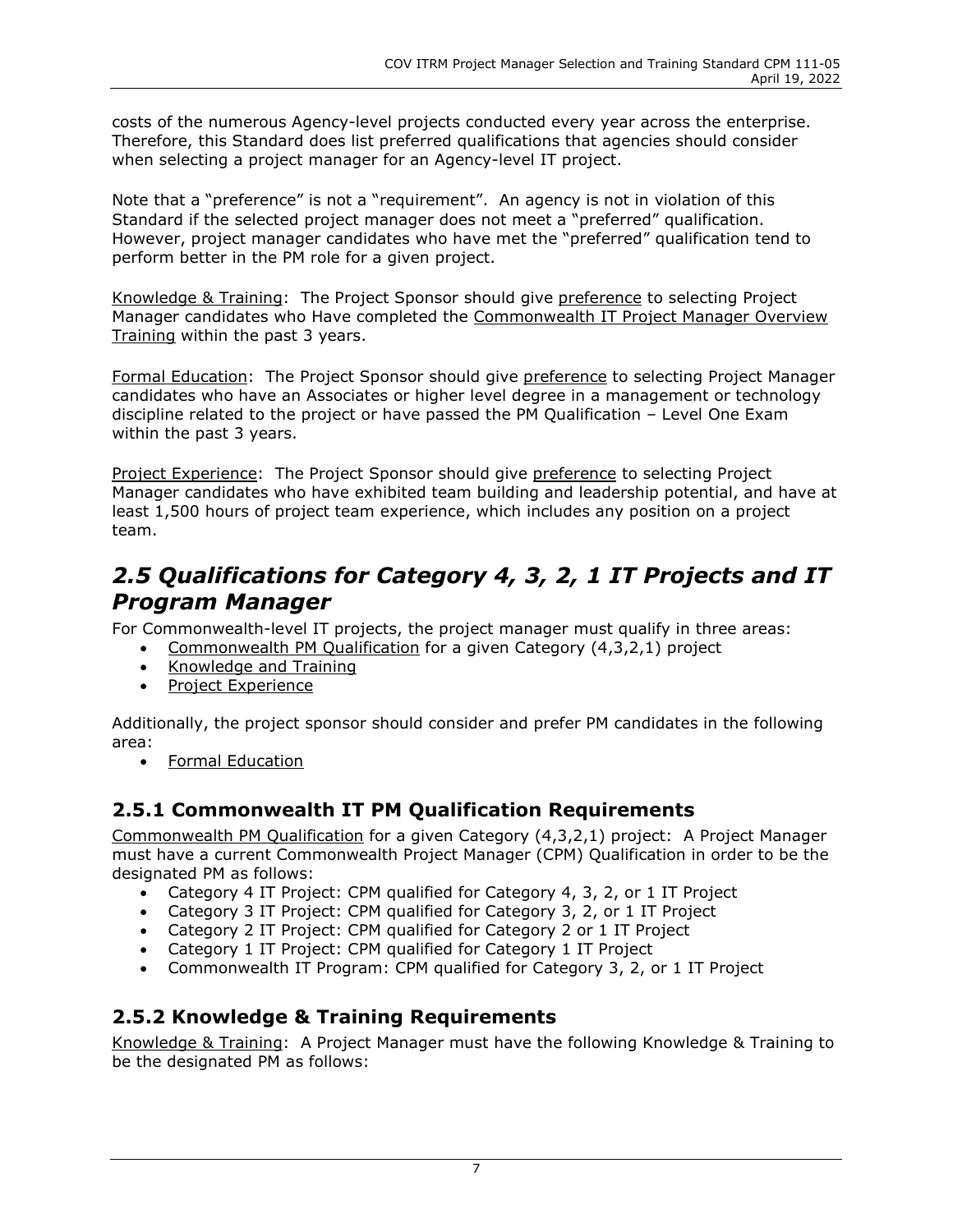- Category 4 IT Project:
	- $\circ$  Must complete the Commonwealth IT Project Manager Overview Training within the past 3 years.
		- Note: If your previous CPM Qualification has become dormant, you must attend the Commonwealth IT Project Manager Overview Training; there is no requirement to pass the Level One Exam again.
	- $\circ$  Must pass the PM Qualification Level One Exam, within the past 3 years.
		- Note: The Level One Exam requirement is for first-time CPM Qualification only; there is no requirement to pass the Level One Exam again.
	- o Preference should be given to a current, certified Project Management Professional (PMP) or Certified Associate Project Manager (CAPM).
- Category 3, Category 2, Category 1 IT Project, or IT Program Manager:
	- $\circ$  Must complete the Commonwealth IT Project Manager Overview Training within the past 3 years.
		- Note: If your previous CPM Qualification has become dormant, you must attend the Commonwealth IT Project Manager Overview Training; there is no requirement to pass the Level One Exam again.
	- o Must pass the PM Qualification Level One Exam, within the past 3 years.
		- Note: The Level One Exam requirement is for first-time CPM Qualification only; there is no requirement to pass the Level One Exam again.
	- $\circ$  Must pass the PM Qualification Level Two Exam, within the past 3 years.
		- Note: The Level Two Exam requirement does not apply to individuals who are a current, certified Project Management Professional (PMP).
	- o Preference should be given to a current, certified Project Management Professional (PMP or PgMP).

### <span id="page-9-0"></span>**2.5.3 Formal Education Requirements**

Formal Education: There are no Formal Education requirements, only the following preferences as follows:

- Category 4 IT Project: The following preferences:
	- $\circ$  Have a Bachelors or higher level degree in a management or technology discipline related to the project.
		- (If no college degree, be a currently qualified Commonwealth-Level IT Project Manager.)
	- o Have experience or special qualifications in an applicable functional or technical field.
- Category 3, Category 2, Category 1 IT Project, or IT Program Manager: The following preferences:
	- $\circ$  Have a Bachelors or higher level degree in a management or technology discipline related to the project.
		- (If no college degree, be a currently qualified Commonwealth-Level IT Project Manager.)
	- o Have experience or special qualifications in an applicable functional or technical field.
	- $\circ$  Have completed advanced project management training on a subject, such as: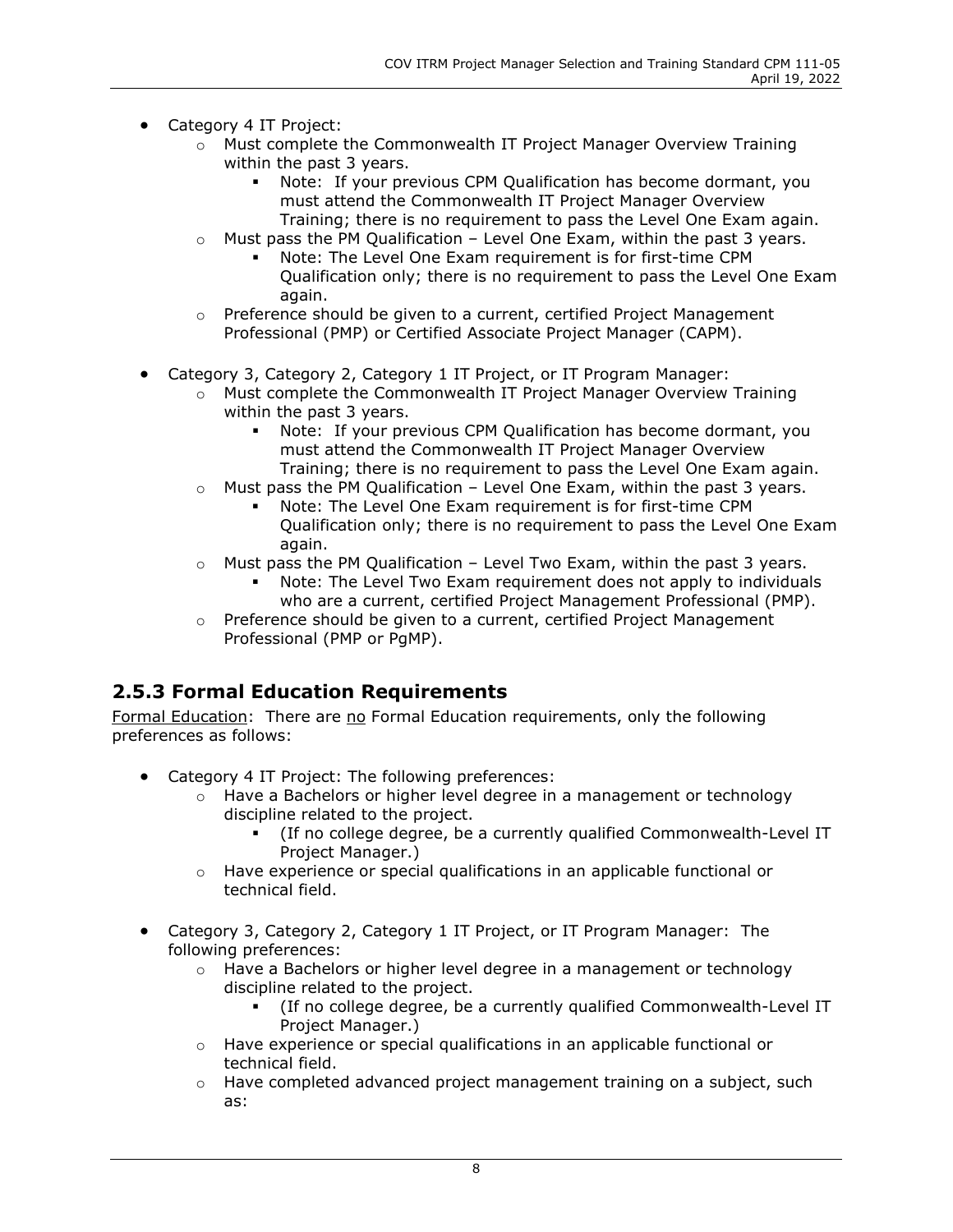- **Advanced Risk Management;**
- Advanced Project Metrics and Statistical Analysis;
- **Systems Development;**
- **Enterprise Architecture;**
- Financial Management for Projects and Programs;
- **Strategic Planning;**
- Organizational Dynamics and Organizational Change Management
- Note: For IT Program Manager, Preferred: Review the Program Management Standard and discuss the requirements, and PMD guidance with a PMD Consultant.

#### <span id="page-10-0"></span>**2.5.4 Project Experience Requirements**

Project Experience: A Project Manager must have the following Project Experience to be the designated PM as follows:

- Category 4 IT Project:
	- $\circ$  Must have exhibited effective team building, leadership, and communication skills.
	- $\circ$  Must have at least combined 2,000 hours of successful project management experience.
		- Project management experience must be from any of the following sources:
			- Project Manager on an Agency-level IT Project;
			- A member of the management team on a Category 1-4 IT Project;
			- Performed as the Project Manager for at least one Category 4 or higher IT Project, or \$250,000 other-than-Commonwealth project.
			- Preferred project team experience: Performed as the Project Manager for at least one Category 4 or higher IT Project, or \$250,000 other-than-Commonwealth project.
- Category 3 IT Project:
	- o Must have exhibited effective team building, leadership, and communication skills.
	- $\circ$  Must have at least combined 3,000 hours of successful project management experience.
		- Project management experience must be as a Project Manager on at least one IT Project of at least \$250,000.
	- o Preferred project team experience: Performed as Project Manager on at least one Category 1, 2 or 3 IT Project; or \$1M other-than-Commonwealth IT project.
- Category 2 IT Project:
	- o Must have exhibited effective team building, leadership, and communication skills.
	- o Must have at least combined 4,500 hours of successful project management experience.
		- Project management experience must be as a Project Manager on at least one Commonwealth-level IT Project; or \$1M other-than-Commonwealth IT project.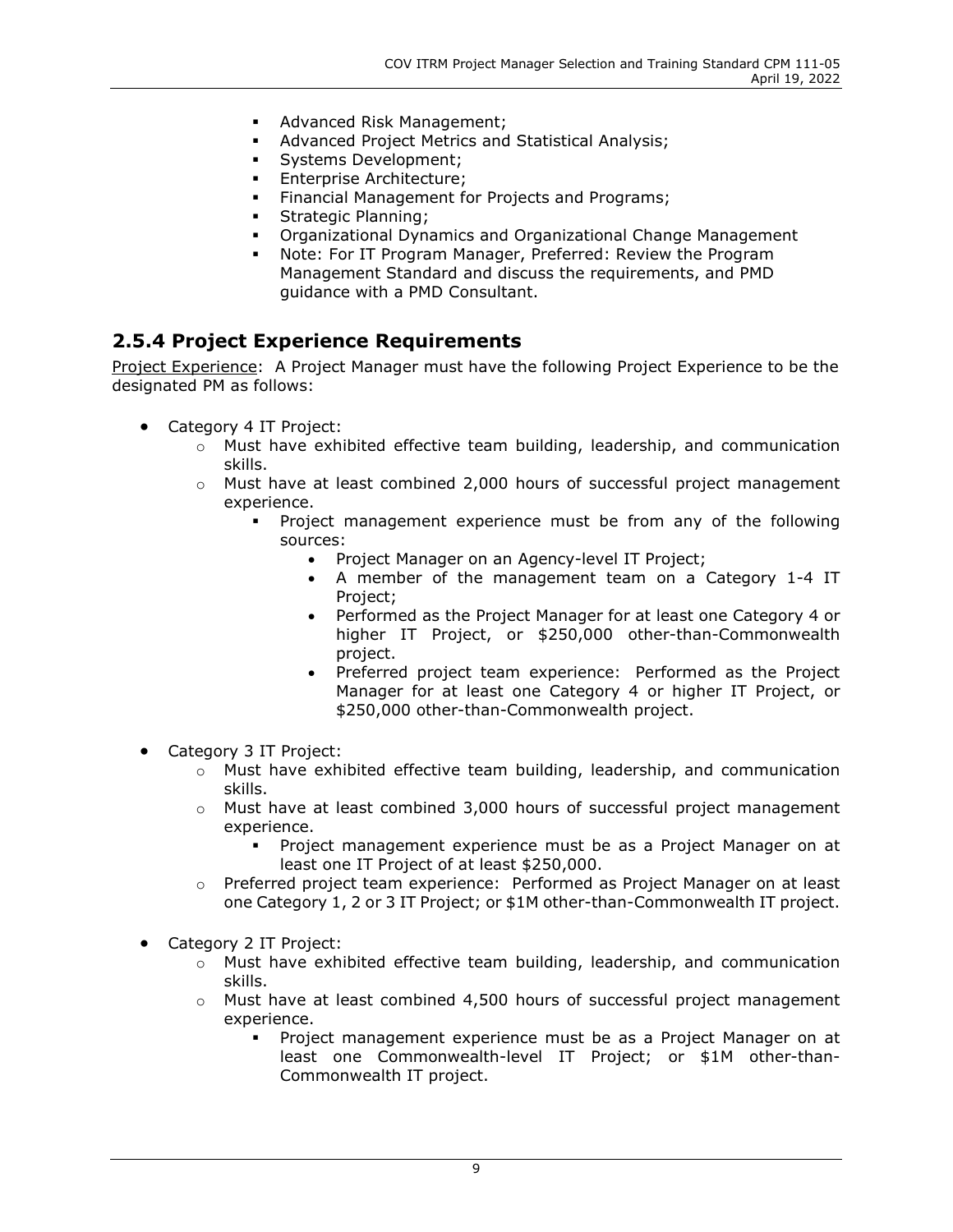- o Preferred project team experience: Performed as Project Manager on at least one Category 1 or 2 IT Project; or \$1M other-than-Commonwealth IT project.
- Category 1 IT Project, or IT Program Manager:
	- $\circ$  Must have exhibited effective team building, leadership, and communication skills.
	- $\circ$  Must have at least combined 4,500 hours of successful project management experience.
		- Project management experience must be as a Project Manager on multiple Commonwealth-level IT Projects; or multiple \$1M other-than-Commonwealth IT projects.
	- o Preferred project team experience: Performed as Project Manager on at least one Category 1 or 2 IT Project; or \$1M other-than-Commonwealth IT project.

## <span id="page-11-0"></span>*2.6 Qualifications for IT Program Manager*

The size, scope, cost, complexity and risk of an IT Program varies greatly; accordingly, the qualifications for IT Program Manager, listed in the previous section, provide latitude to accommodate a particular scenario at the discretion of the Program Sponsor and Commonwealth CIO.

In addition to the IT Program Manager qualifications listed in the previous section, the Program Manager candidate should review the Program Management Standard and Program Management Guideline training materials and discuss the standard requirements with a PMD Consultant.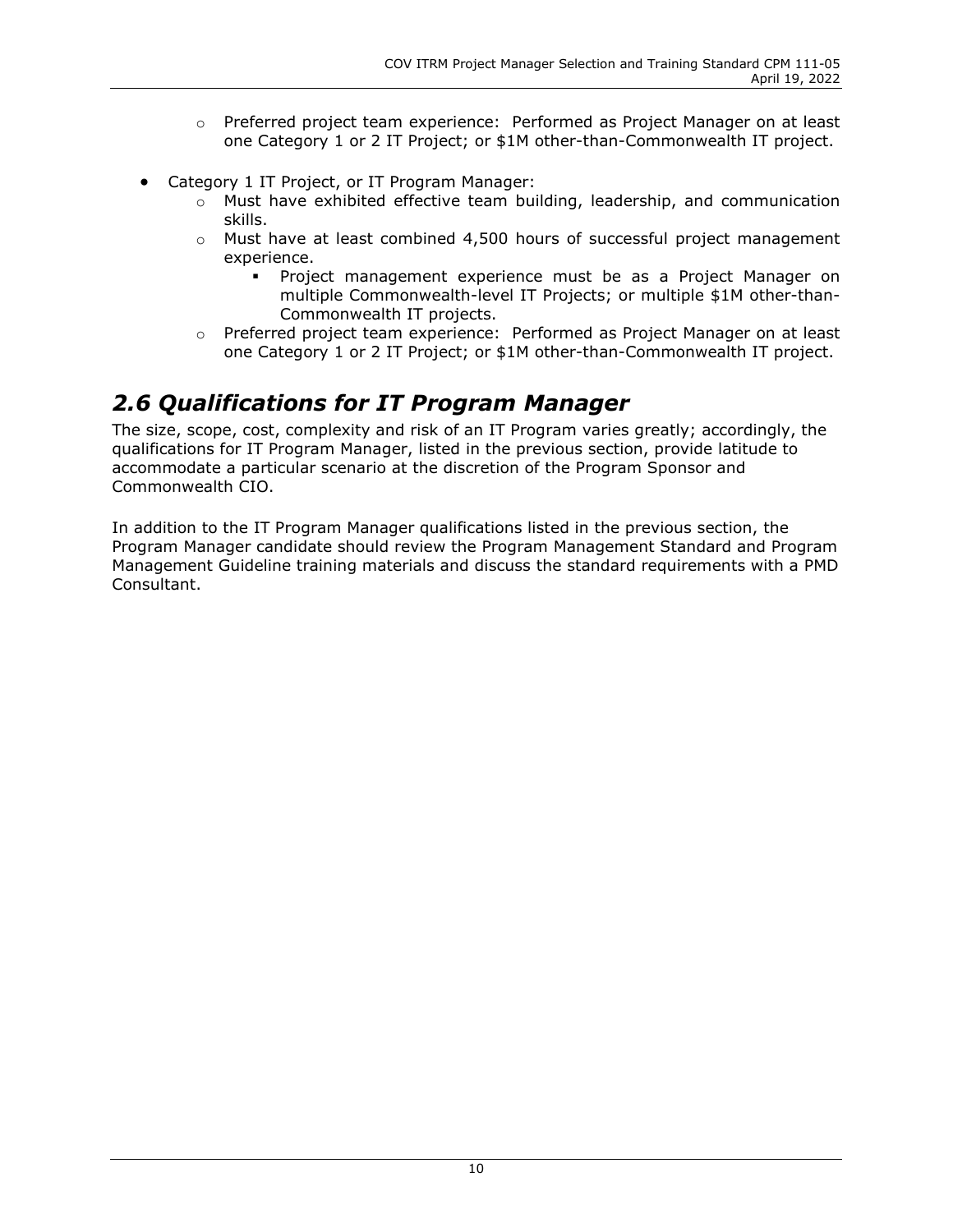| PM Qualification Requirements                                                                                 |                        |                                                                                                                          |                                                                                                           |                                                                                                             |                                                                                                |                                                                                                           |
|---------------------------------------------------------------------------------------------------------------|------------------------|--------------------------------------------------------------------------------------------------------------------------|-----------------------------------------------------------------------------------------------------------|-------------------------------------------------------------------------------------------------------------|------------------------------------------------------------------------------------------------|-----------------------------------------------------------------------------------------------------------|
|                                                                                                               | Agency                 | Cat 4                                                                                                                    | Cat 3                                                                                                     | Cat 2                                                                                                       | Cat 1                                                                                          | IT Pro-                                                                                                   |
|                                                                                                               | Level                  |                                                                                                                          |                                                                                                           |                                                                                                             |                                                                                                | gram Mgr                                                                                                  |
| <b>CPM Qualification</b>                                                                                      |                        |                                                                                                                          |                                                                                                           |                                                                                                             |                                                                                                |                                                                                                           |
| Current<br>Common-<br>wealth<br>Project<br>Manager<br>qualification                                           | <b>Not</b><br>Required | <b>Must</b><br>$$ be<br>current<br><b>CPM</b><br>qualified<br>Category<br>4, 3, 2 or<br>1 Project<br>Manager             | <b>Must</b><br>$$ be<br>current<br><b>CPM</b><br>qualified<br>Category<br>3, 2 or 1<br>Project<br>Manager | <b>Must</b><br>$$ be<br>current<br><b>CPM</b><br>qualified<br>Category 2<br>or 1<br>Project<br>Manager      | <b>Must</b><br>$$ be<br>current<br><b>CPM</b><br>qualified<br>Category<br>1 Project<br>Manager | <b>Must</b><br>$$ be<br>current<br><b>CPM</b><br>qualified<br>Category<br>3, 2 or 1<br>Project<br>Manager |
| Knowledge & Training:                                                                                         |                        |                                                                                                                          |                                                                                                           |                                                                                                             |                                                                                                |                                                                                                           |
| Complete the<br>Commonweal<br>th IT Project<br>Manager<br>Overview<br>Training<br>within the<br>past 3 years. | Preferred              | <b>Must</b>                                                                                                              |                                                                                                           | for first-time CPM Qualification, and then only if your<br>previous CPM Qualification has become dormant.   |                                                                                                |                                                                                                           |
| Pass the PM<br>Qualification<br>- Level One<br>Exam, within<br>the past 3<br>years.                           | Preferred              | <b>Must</b><br>for first-time CPM Qualification only.                                                                    |                                                                                                           |                                                                                                             |                                                                                                |                                                                                                           |
| Pass the PM<br>Qualification<br>- Level Two<br>Exam, within<br>the past 3<br>years.                           | <b>Not</b><br>Required | <b>Not</b><br><b>Must</b><br>Required<br>unless the PM is a currently certified Project<br>Management Professional (PMP) |                                                                                                           |                                                                                                             |                                                                                                |                                                                                                           |
| Be a current,<br>certified<br>Project<br>Management<br>Professional<br>(PMP)                                  | <b>Not</b><br>Required | Preferred,<br>or be a<br>current,<br>Certified<br>Associate<br>Project<br>Manager<br>(CAPM)                              | Preferred                                                                                                 | Preferred                                                                                                   | Preferred                                                                                      | Preferred,<br>including<br>Program<br>Manage-<br>ment<br>Profession-<br>al (PgMP)                         |
| Complete<br>Common-<br>wealth<br>Technology<br>Portfolio<br>(CTP)<br>training for<br>Project<br>Managers      | <b>Not</b><br>Required |                                                                                                                          |                                                                                                           | Not Required for CPM Qualification, but required just prior to<br>receiving CTP license and working in CTP. |                                                                                                |                                                                                                           |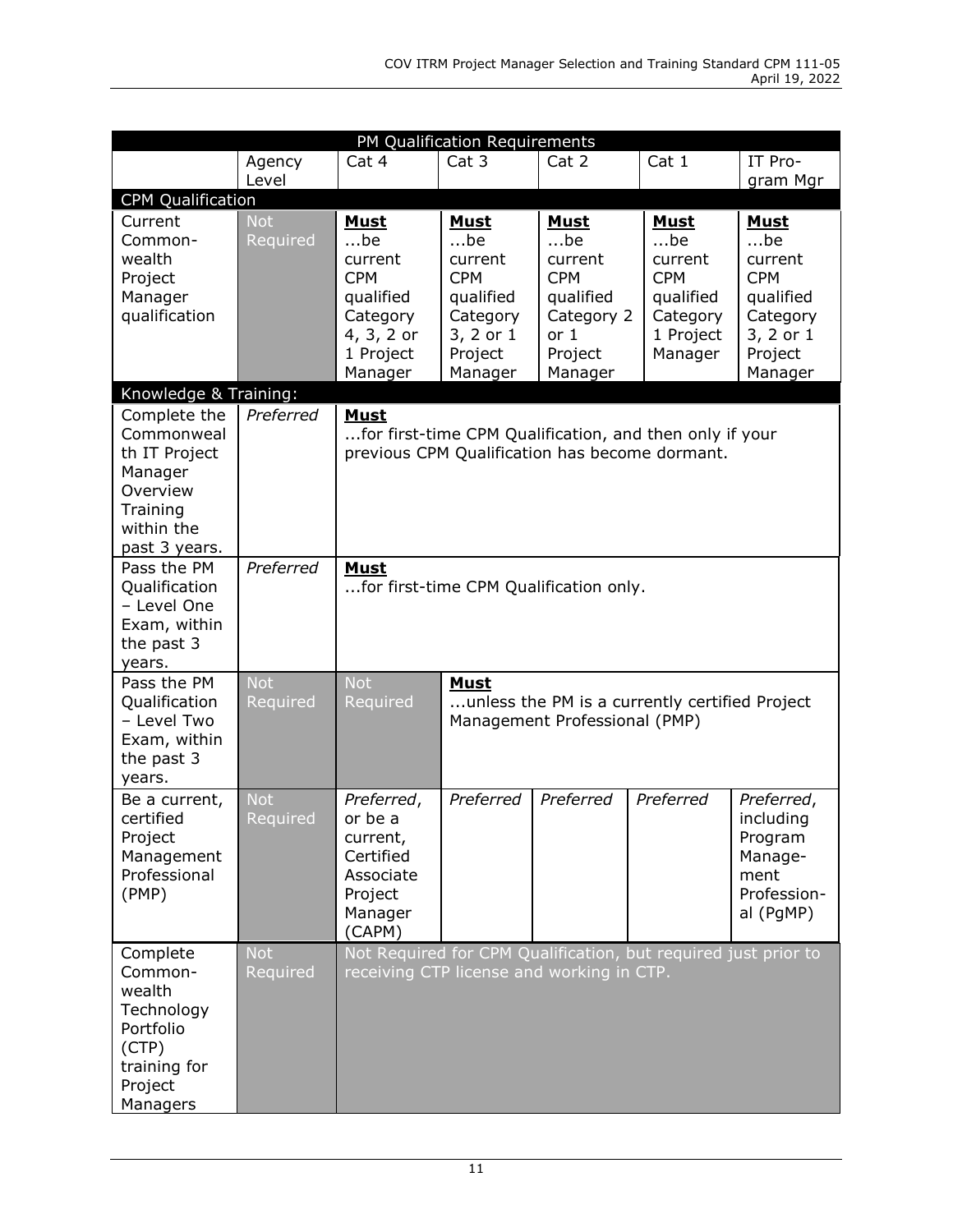| PM Qualification Requirements                                                                                                   |                                                                                                                                                               |                                                                                                                          |           |           |           |                                                                                                                                                             |  |
|---------------------------------------------------------------------------------------------------------------------------------|---------------------------------------------------------------------------------------------------------------------------------------------------------------|--------------------------------------------------------------------------------------------------------------------------|-----------|-----------|-----------|-------------------------------------------------------------------------------------------------------------------------------------------------------------|--|
|                                                                                                                                 | Agency<br>Level                                                                                                                                               | Cat 4                                                                                                                    | Cat 3     | Cat 2     | Cat 1     | IT Program<br>Mgr                                                                                                                                           |  |
| Formal Education:                                                                                                               |                                                                                                                                                               |                                                                                                                          |           |           |           |                                                                                                                                                             |  |
| Preferred:<br>Have a<br>college<br>degree in a<br>management<br>or<br>technology<br>discipline<br>related to<br>the project.    | Preferred:<br><b>Associates</b><br>or higher<br>level<br>degree.<br>(Or, pass<br>the PM<br>Qualification<br>- Level One<br>Exam within<br>the past 3<br>yrs.) | Preferred: Bachelors or higher level degree.<br>(Or, be a currently qualified<br>Commonwealth-Level IT Project Manager.) |           |           |           |                                                                                                                                                             |  |
| Preferred:<br>Have<br>experience<br>or special<br>qualifications<br>in an<br>applicable<br>functional or<br>technical<br>field. | <b>Not</b><br>Required                                                                                                                                        | Preferred                                                                                                                |           |           |           |                                                                                                                                                             |  |
| Preferred:<br>Have<br>completed<br>advanced<br>project<br>management<br>training.                                               | <b>Not</b><br>Required                                                                                                                                        | <b>Not</b><br>Required                                                                                                   | Preferred | Preferred | Preferred | Preferred;<br>also, Review<br>the Program<br>Management<br>Standard and<br>discuss the<br>requirements,<br>and PMD<br>guidance with<br>a PMD<br>Consultant. |  |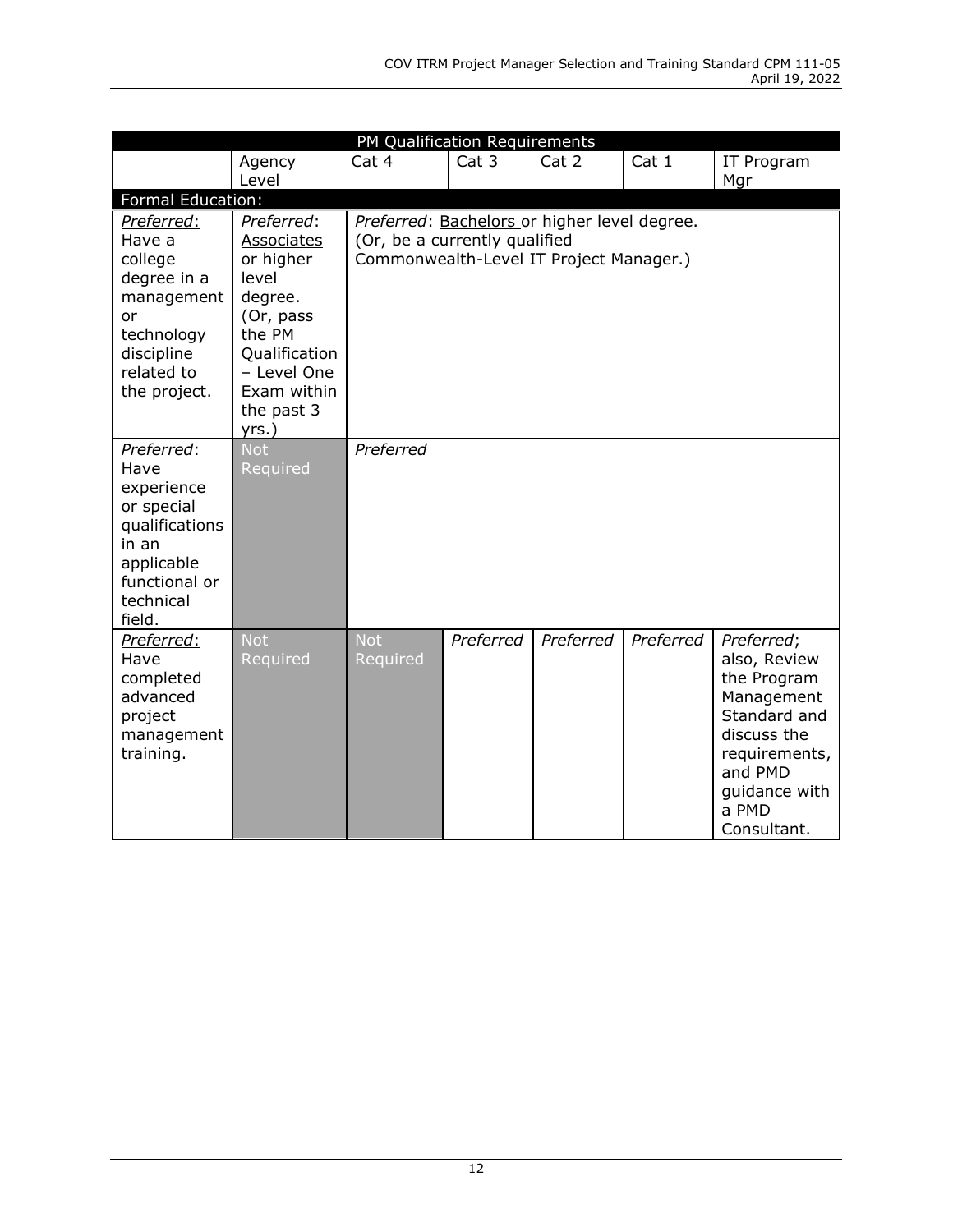|                                                                                               | PM Qualification Requirements                                                                       |                                                                                                                                                                                                                                                                                     |                                                                                                                                 |                                                                                                                                                                                                  |                                                                                                                      |                                                      |  |
|-----------------------------------------------------------------------------------------------|-----------------------------------------------------------------------------------------------------|-------------------------------------------------------------------------------------------------------------------------------------------------------------------------------------------------------------------------------------------------------------------------------------|---------------------------------------------------------------------------------------------------------------------------------|--------------------------------------------------------------------------------------------------------------------------------------------------------------------------------------------------|----------------------------------------------------------------------------------------------------------------------|------------------------------------------------------|--|
|                                                                                               | Agency<br>Level                                                                                     | Cat 4                                                                                                                                                                                                                                                                               | Cat 3                                                                                                                           | Cat 2                                                                                                                                                                                            | Cat 1                                                                                                                | IT Pro-<br>gram Mgr                                  |  |
| Project Experience:                                                                           |                                                                                                     |                                                                                                                                                                                                                                                                                     |                                                                                                                                 |                                                                                                                                                                                                  |                                                                                                                      |                                                      |  |
| Have<br>effective<br>team<br>building,<br>leadership,<br>& com-<br>muni-<br>cation<br>skills. | Preferred:<br>show<br>potential.                                                                    | <b>Must</b>                                                                                                                                                                                                                                                                         |                                                                                                                                 |                                                                                                                                                                                                  |                                                                                                                      |                                                      |  |
| Have<br>required<br>project<br>team<br>experience                                             | Preferred:<br>have at<br>least 1,500<br>hours of<br>project<br>team<br>experience                   | Must have<br>at least<br>combined<br>2,000<br>hours of<br>successful<br>project<br>mgt<br>experience                                                                                                                                                                                | Must have<br>at least<br>3,000<br>hours of<br>successful<br>project<br>mgt<br>experience                                        | Must have at least 4,500 hours of<br>successful project management<br>experience.                                                                                                                |                                                                                                                      |                                                      |  |
| What sort<br>of project<br>team<br>exper-<br>ience?                                           | Project<br>manage-<br>ment<br>experience<br>can be<br>from any<br>position on<br>a project<br>team. | Project<br>mgmt.<br>experience<br>must be<br>from:<br>a. PM on<br>an<br>Agency-<br>level IT<br>Project;<br>b. Member<br>of the<br>mgmt.<br>team on a<br>Cat. 1-4 IT<br>Project;<br>c. Serving<br>in a<br>position of<br>authority,<br>directly<br>managing<br>an IT O&M<br>project. | Project<br>manage-<br>ment<br>experience<br>must be<br>as a PM on<br>at least<br>one IT<br>Project of<br>at least<br>\$250,000. | Project<br>manage-<br>ment<br>experience<br>must be<br>as a PM on<br>at least<br>one<br>Common-<br>wealth-<br>level IT<br>Project; or<br>\$1M other-<br>than<br>Common-<br>wealth IT<br>project. | Project management<br>a PM on multiple<br>Commonwealth-level<br>IT Projects; or<br>multiple \$1M other-<br>projects. | experience <b>must</b> be as<br>than Commonwealth IT |  |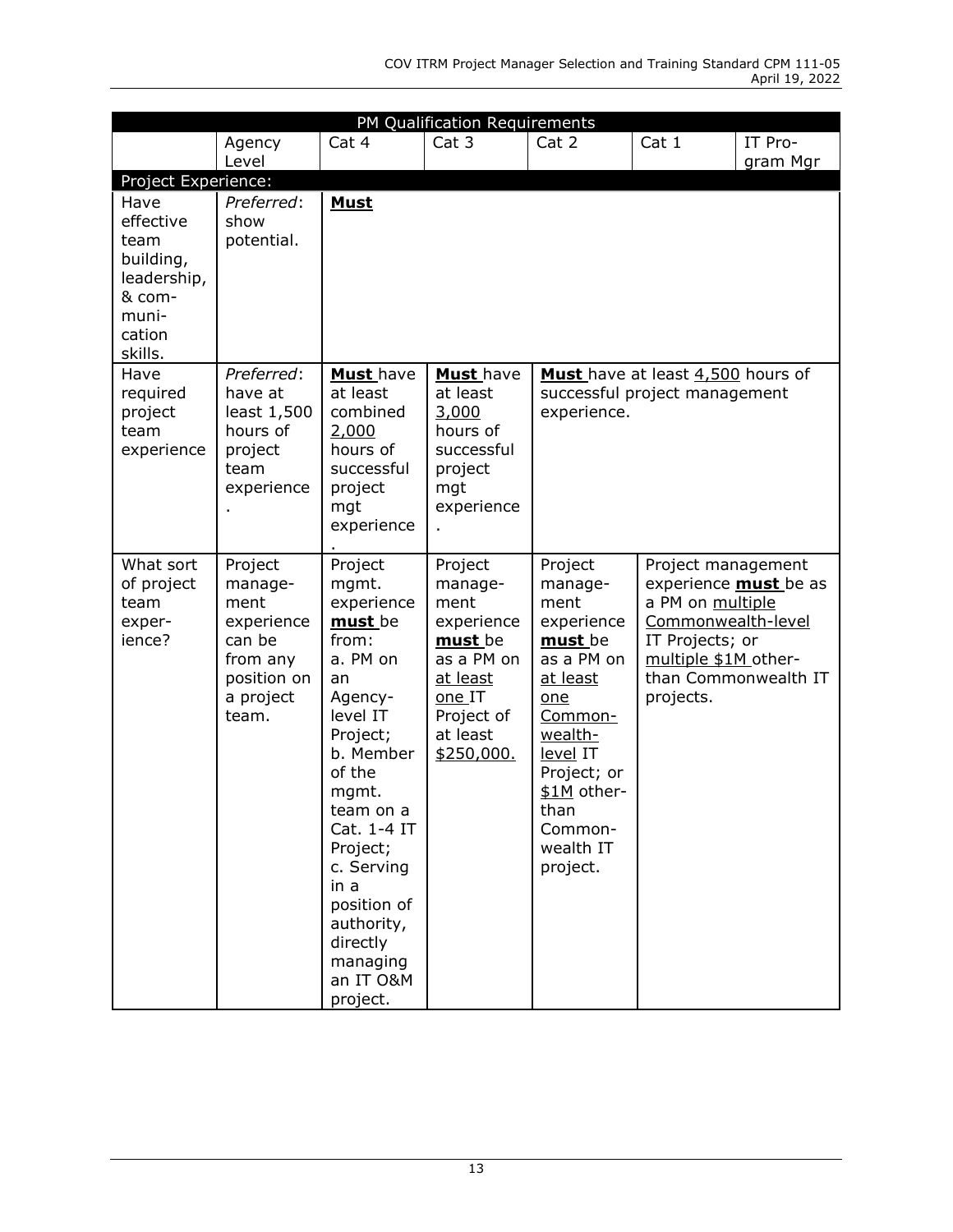| PM Qualification Requirements                     |                                                                                                                                                  |                                                                                                                                                         |                                                                                                                                                |                |                                                                                                                |                      |  |
|---------------------------------------------------|--------------------------------------------------------------------------------------------------------------------------------------------------|---------------------------------------------------------------------------------------------------------------------------------------------------------|------------------------------------------------------------------------------------------------------------------------------------------------|----------------|----------------------------------------------------------------------------------------------------------------|----------------------|--|
|                                                   | Agency<br>Level                                                                                                                                  | Cat 4                                                                                                                                                   | Cat 3                                                                                                                                          | Cat 2          | Cat 1                                                                                                          | IΤ<br>Program<br>Mgr |  |
| Project Experience (cont'd):                      |                                                                                                                                                  |                                                                                                                                                         |                                                                                                                                                |                |                                                                                                                |                      |  |
| <b>Preferred</b><br>project<br>team<br>experience | Have<br>experience<br>or special<br>qualifica-<br>tions in a<br>functional<br>or<br>technical<br>field<br>related to<br>the<br>project<br>scope. | Performed<br>as the PM<br>for at<br>least one<br>Cat. 4 or<br>higher IT<br>Project, or<br>\$250,000<br>other-<br>than-<br>Common-<br>wealth<br>project. | Performed<br>as PM on<br>at least<br>one Cat.<br>1, 2 or 3<br>IT<br>Project;<br>or $$1M$<br>other-<br>than<br>Common-<br>wealth IT<br>project. | or<br>project. | Performed as Project Manager on at<br>least one Category 1 or 2 IT Project;<br>\$1M other-than Commonwealth IT |                      |  |

### <span id="page-15-0"></span>*2.7 Special Circumstance Regarding Project Manager Qualification*

There is a scenario where a Project Manager is qualified for a certain category of project, but the project category is subsequently reassigned to a higher category for which the Project Manager does not hold the necessary qualification. In this scenario, the Project Sponsor and Commonwealth CIO must assess the situation to determine if the current Project Manager seems capable of successfully managing the re-categorized project, mostly based on the historical performance of the Project Manager to date.

For example, a Project Manager is qualified for, and assigned to, a Category 3 project, but sometime after project initiation the project is re-categorized as a Category 2 project, for which the Project Manager is not qualified: The Project Sponsor and Commonwealth CIO retain the discretion to replace the Project Manager or to allow the current Project Manager to continue to serve in that capacity, citing an acceptable amount of additional risk to the project. Such a decision should be documented in a Change Control Request document, and archived in the Commonwealth Technology Portfolio (CTP).

# <span id="page-15-1"></span>*2.8 Project Manager Qualification Record*

The Project Manager Qualification Record (PMQR) presents a cumulative and concise summary of basic events in the IT Project Manager's career. The PMQR provides a means for the IT Project Manager to document their experience, training, and certification for meeting Commonwealth qualification requirements, and for the IT Project Manager's supervisor to validate the entries. The PMQR also serves as the basis for reporting information on the qualification of an IT Project Manager to run Commonwealth IT Projects, and provides Project Sponsors with background information to assist them in Project Manager selection. IT Project Managers should update their PMQR annually, and a Project Manager candidate will not be considered qualified for assignment unless the PMQR has been reviewed and updated by the candidate within one year of being considered for a project manager assignment.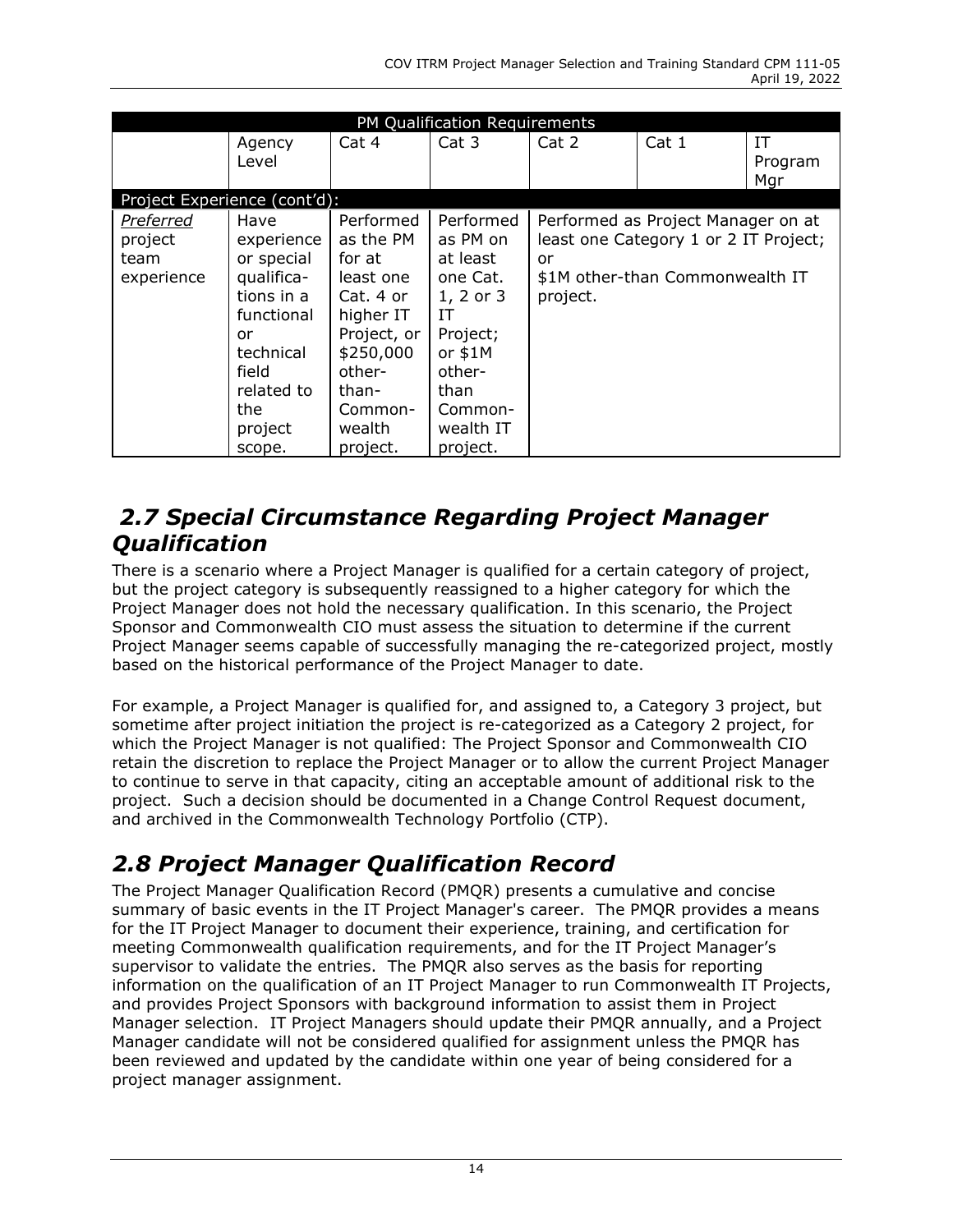IT Project Managers, their supervisors, and upon request Project Sponsors, can access PMQRs through the Project Manager Development Program section of the VITA website.

# <span id="page-16-0"></span>*2.9 Steps to Project Manager Qualification*

Sequentially, the Project Manager candidate must complete the following procedure to obtain their initial (first-time) qualification:

- 1. Create a PMDP-enabled VIM account (See the Project Manager Development Program section of the VITA website.)
- 2. Complete Project Manager Qualification Record (PMQR) (See the Project Manager Development Program section of the VITA website.)
- 3. The PM candidate must have their supervisor validate the PMQR.
- 4. Complete the Commonwealth IT Project Manager Overview Training within the past 3 years.
- 5. Pass the PM Qualification Level One Exam within the past 3 years.

Note: See section 2.3 of this Standard on how to reactivate your CPM Qualification if your qualification has become dormant.

Note: Once assigned as the project manager of a Commonwealth-level project, the qualified PM must attend the Commonwealth Technology Portfolio (CTP) for Project Managers Training (optional for IT PgM). Please be aware that CTP training is not needed for CPM Qualification; CTP training is intended to familiarize the PM with CTP procedures and documentation. The PM should take CTP training 1-2 months prior to project initiation.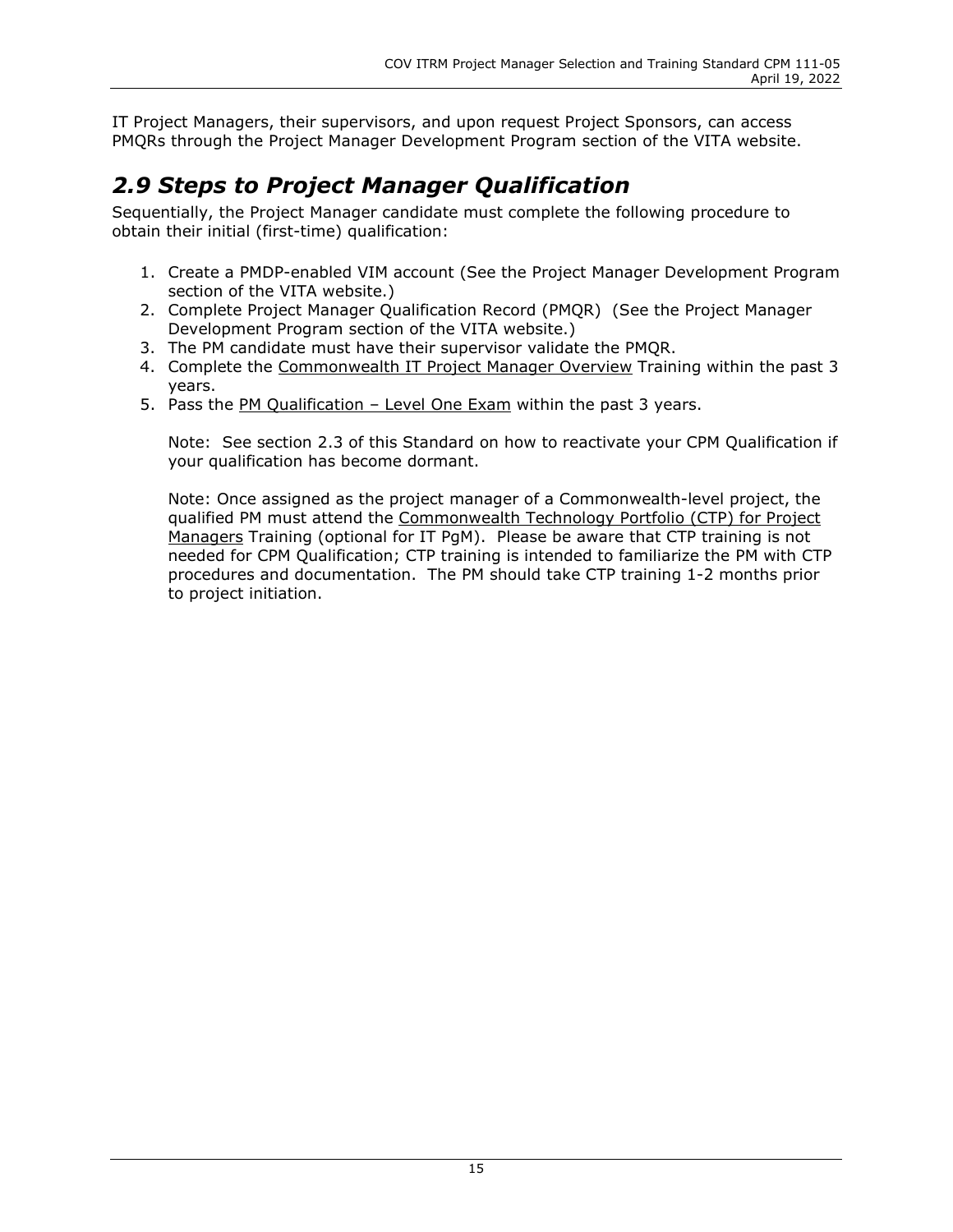# <span id="page-17-0"></span>**3. PROJECT MANAGER TRAINING**

Project Manager training is the structured education of Commonwealth IT Project Managers in the processes, tools, and terminology used in managing projects. Commonwealth Project Managers are required to maintain accurate documentation of all their project management related training in their individual Project Manager Qualification Record (PMQR).

In general, there are two types of training, mandatory training and optional training. Mandatory training is required for all Project Managers and is directed toward Commonwealth specific information. Optional training is taken as necessary to acquire knowledge or develop skills that the Project Manager candidate needs to pass the knowledge test or to manage a unique project.

### <span id="page-17-1"></span>*3.1 Mandatory Commonwealth IT Project Manager Orientation Training*

Mandatory Commonwealth IT Project Manager Orientation Training class is designed to acquaint the Project Manager with the Commonwealth Project Management (CPM) methodology, the context within which Commonwealth IT projects are governed, the specific processes and procedures associated with IT project governance and oversight, and the Project Manager qualification requirements administered under the Commonwealth IT Project Manager Development Program (PMDP).

The Mandatory Commonwealth IT Project Manager Orientation Training class is a requirement for all Commonwealth-level IT Project Managers and IT Program Managers. It covers the following subjects:

- IT Governance and Oversight
- IT Policies, Standards and Guidelines (PSGs)
- Project Manager Selection and Training
- Commonwealth Project Management (CPM) Methodology

The objectives set for Project Managers taking the mandatory Commonwealth IT Project Manager Orientation Training class include:

- Understand the value of the Commonwealth's IT governance and oversight model and recognize governance and oversight roles.
- Distinguish and apply PSGs that apply to the conduct of IT projects in the Commonwealth.
- Apply the Project Manager Selection and Training Standard and PMDP tools to individual project management development and qualification.
- Use the Commonwealth Project Management Standard to properly document a project through close out and post implementation review.

# <span id="page-17-2"></span>*3.2 Optional: Commonwealth Technology Portfolio Training*

Commonwealth Technology Portfolio (CTP) Training class is designed to instruct CPM Qualified Project Managers on the IT Investment Management (ITIM) Process that the CTP supports, and the use of CTP navigation and forms during each phase of the CPM methodology. The class is not specifically required for an individual to obtain Commonwealth Project Manager Qualification. It is, however, a required class for obtaining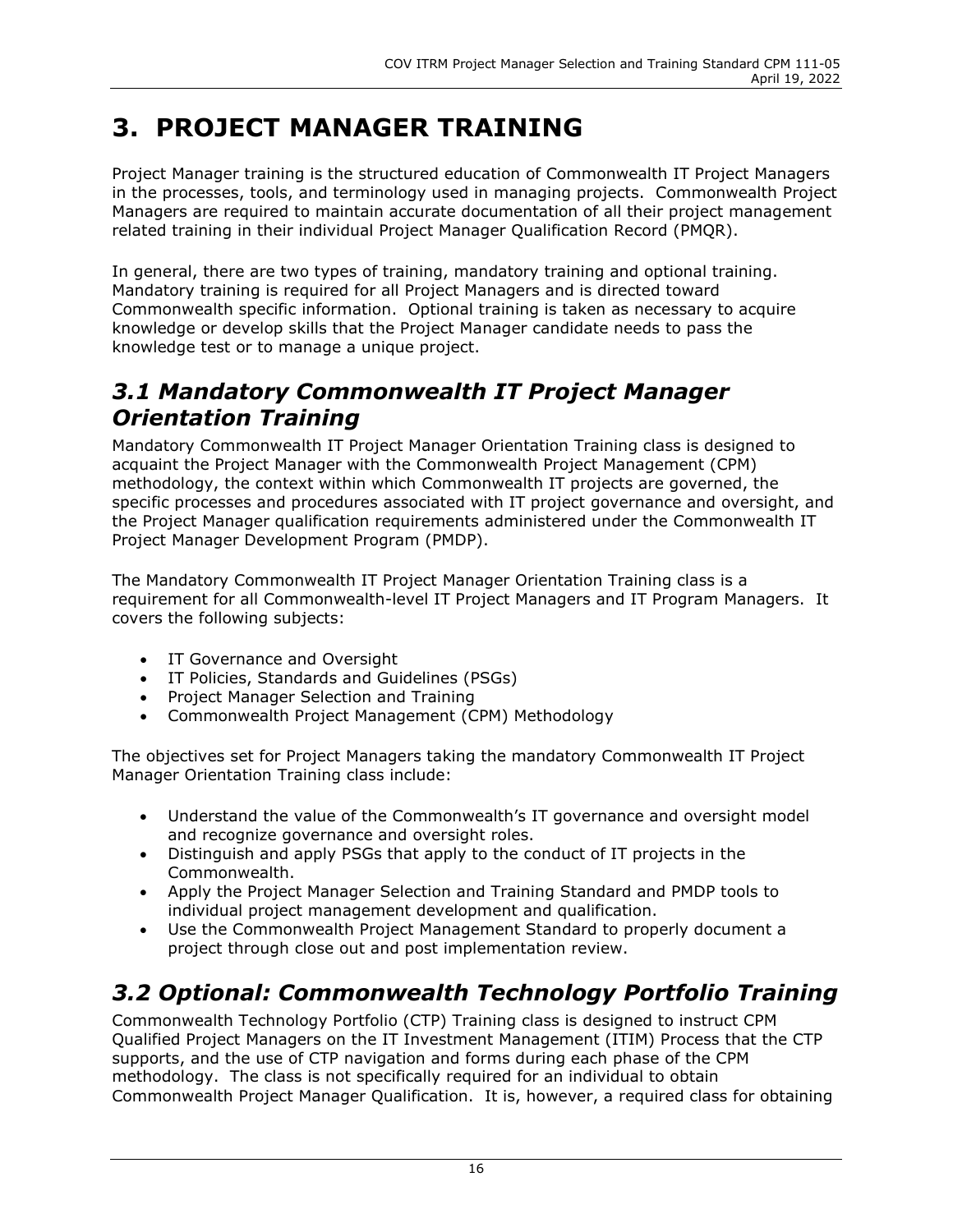a license to use the Commonwealth Technology Portfolio. CPM qualified individuals should only take the class once they are assigned to a Commonwealth-level project, prior to actually using the Commonwealth Technology Portfolio.

Commonwealth Technology Portfolio Training is typically completed once a Project Manager is assigned to a project. The class covers the following subjects:

- Overview of the ITIM Process
- Obtain a CTP Account
- CTP Organization, Navigation, and Basic Functionality
- Relation of CTP to the ITIM Phases
- Review of CTP Forms related to the CPM Methodology

The objectives set for Project Managers taking the Mandatory CTP Training class are to:

- Identify and review the ITIM and CPM information compiled on the project prior to Project Manager assignment.
- Use the CTP to manage a project through each of the CPM Phases.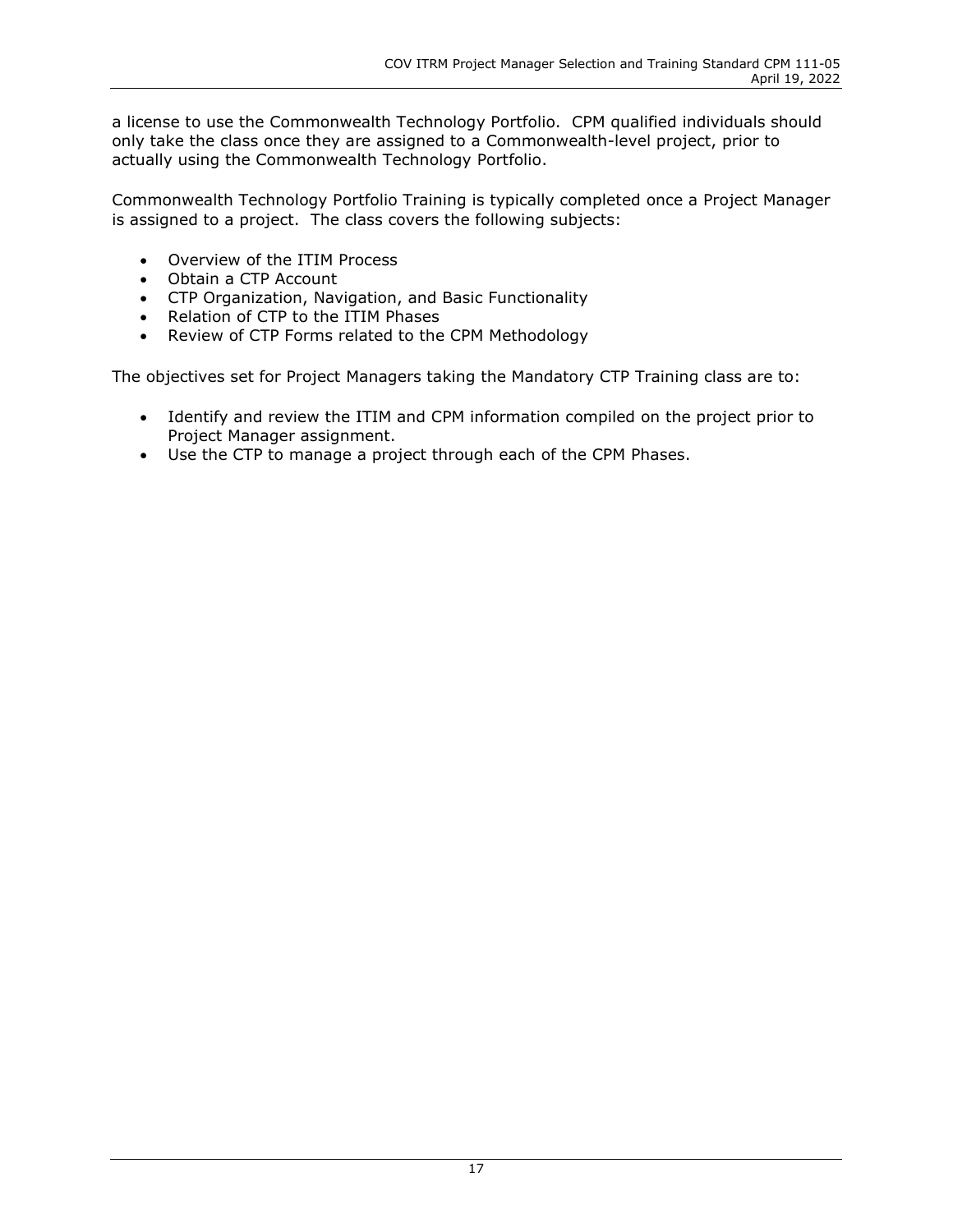# <span id="page-19-0"></span>**4. PROJECT MANAGER QUALIFICATION TESTING**

All Project Manager candidates are required to successfully pass two qualification exams – Level One and Level Two. However, having a current Project Management Professional (PMP) certification supersedes the requirement to pass the Level Two exam.

The Commonwealth Project Manager Qualification Level One Exam is required for all Project Managers who manage Commonwealth IT projects from Category  $1 - 4$ . The exam consists of five quizzes, and is based on the Commonwealth methodology outlined in the COV ITRM Project Management Standard CPM 112-04 and COV ITRM Project Manager Selection and Training Standard CPM 111-05. The candidate must successfully complete Level One before taking the Level Two Exam.

The exams are provided over the Internet using a secure Learning Management System (LMS). Each exam is broken down into sections called quizzes. The quizzes are open book. Each quiz has 16 multiple-choice questions pulled randomly from a question pool. Project Manager candidates must achieve a passing score of at least 75% for each quiz.

Level One Exam includes five separate quizzes:

- 1. Project Manager Qualification and Selection
- 2. Project Initiation
- 3. Project Planning
- 4. Project Execution and Control
- 5. Project Closeout

The Commonwealth Project Manager Qualification Level Two Exam is required for Project Managers who manage Commonwealth IT projects from Category  $1 - 3$ , and who do not already possess a current PMP certification. The quizzes are based on A Guide to the Project Management Body of Knowledge (PMBOK Guide) 6th Edition and practical experience. The candidate must successfully complete Level One Exam before taking the Level Two Exam.

The exam is provided over the Internet using a secure Learning Management System (LMS). Each exam is broken down into sections called quizzes. The quizzes are open book. Each quiz has 16 multiple-choice questions pulled randomly from a question pool. Project Manager candidates must achieve a passing score of at least 75% for each quiz.

Level Two includes eight separate quizzes:

- 1. Project Scope Management
- 2. Project Schedule Management
- 3. Project Cost Management
- 4. Project Quality Management
- 5. Project Communication Management
- 6. Project Risk Management
- 7. Project Procurement Management
- 8. Project Stakeholder Management

The following is a list of the recommended study material for Project Manager candidates:

Level One Exam: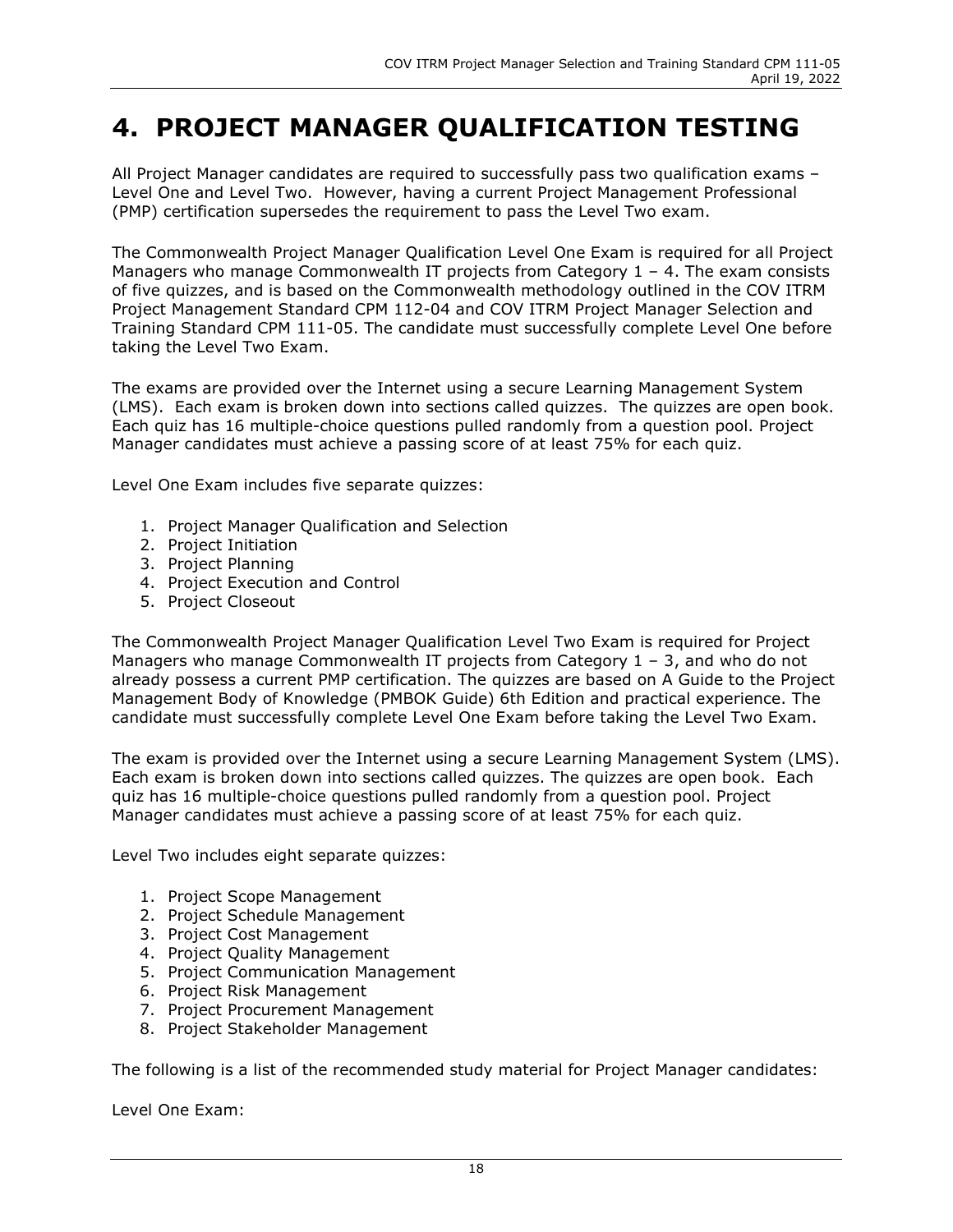COV ITRM Project Manager Selection and Training Standard CPM 111-05

COV ITRM Project Management Standard CPM 112-04

Level Two Exam:

A Guide to the Project Management Body of Knowledge (PMBOK Guide) 6th Edition

## <span id="page-20-0"></span>*Registration and Testing Process*

The Community College Workforce Alliance (CCWA) at Reynolds Community College is responsible for registration, maintenance and administration of the Level One and Two exams. The exams are provided over the Internet using a secure Learning Management System (LMS) at the Virginia Community College System. The tester is required to read and agree to an honor code before taking the exams.

The registration and testing process is fully administered and managed by CCWA, and is subject to periodic changes; therefore, the most up-to-date process can be found on the VITA PMD PM Development Program (PMDP) page.

## <span id="page-20-1"></span>*4.1 Project Manager Qualification Exam Level One*

Level One objectives cover project activities that must be performed in the same sequence on most projects, and may be repeated several times during the project. The Level One Knowledge Standards identify the minimum competencies that should be possessed by all Commonwealth Project Managers concerning these activities. Five related competencies are presented under the following headings:

### <span id="page-20-2"></span>**4.1.1 Project Manager Qualification and Selection**

The project manager candidate will be able to apply the:

- Commonwealth methodology for Project Manager qualifications.
- Roles and responsibilities of the designated PM as defined in the standard.

### <span id="page-20-3"></span>**4.1.2 Project Initiation**

The Project Manager candidate will be able to apply the:

- Commonwealth methodology for initiation of projects.
- Research and formalization of the CTP forms required for project initiation.

### <span id="page-20-4"></span>**4.1.3 Project Planning**

The Project Manager candidate will be able to apply the:

- Commonwealth methodology for detail planning of projects.
- Requirements for CTP forms and project document related to detail planning.

### <span id="page-20-5"></span>**4.1.4 Project Execution and Control**

The Project Manager candidate will be able to apply the:

• Responsibilities of a Project Manager during project execution.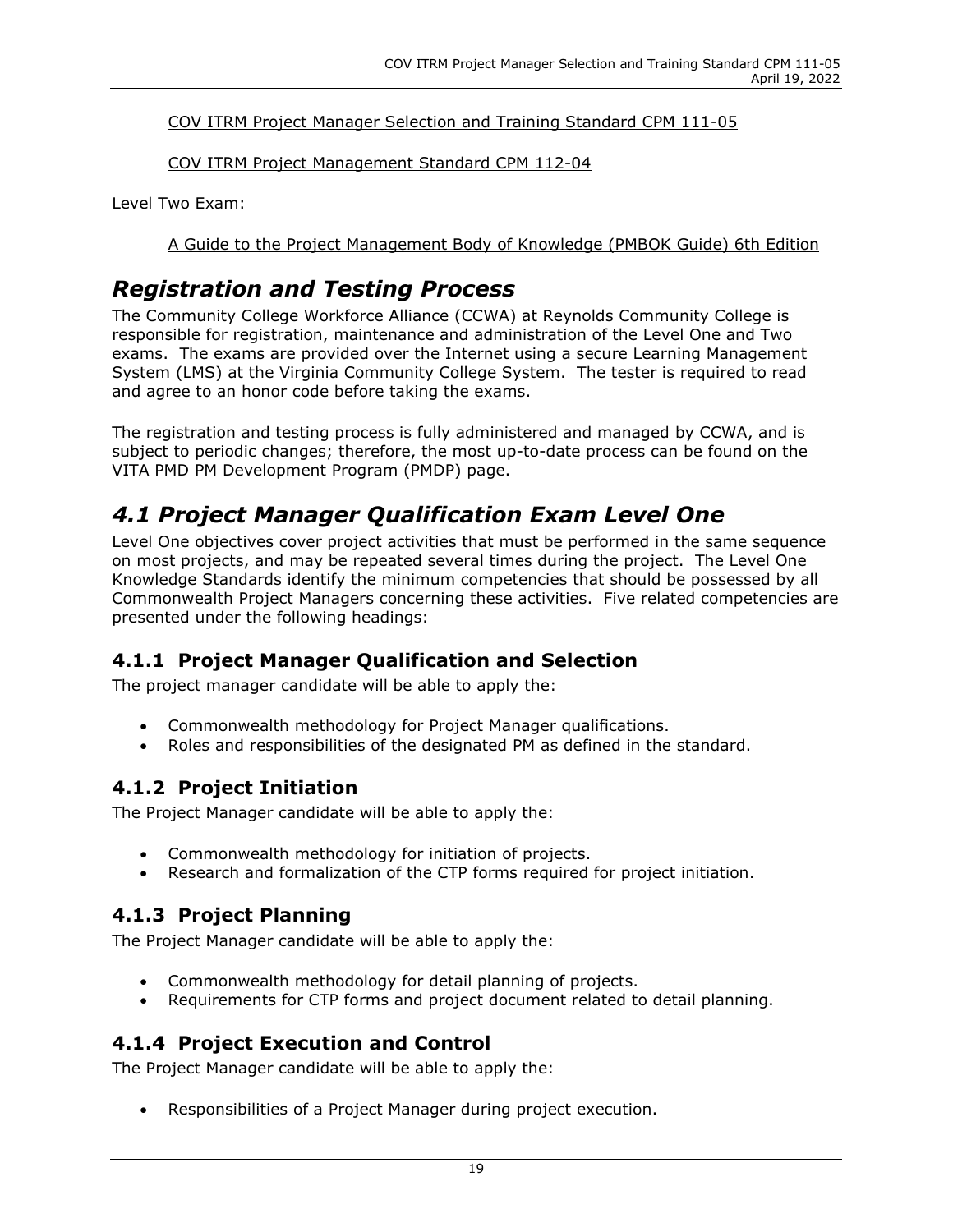- Key control issues and the techniques employed to manage them.
- Use of the typical measurements and calculations to evaluate project progress.
- Frequency of status reporting (CTP) based on project category identified in the standard.

#### <span id="page-21-0"></span>**4.1.5 Project Closeout**

The Project Manager candidate will be able to apply the:

- Tasks associated with project closeout.
- Schedule and plans that support project closeout.
- Collection and documentation of lessons learned.
- Formalization of the project closeout report and the post implementation review.

### <span id="page-21-1"></span>*4.2 Project Manager Qualification Exam Level Two*

Level Two objectives cover project activities that are performed intermittently throughout the project to support the Level One processes, depending on the nature of the project.

The eight Level Two related competencies are presented under the following headings:

#### <span id="page-21-2"></span>**4.2.1 Project Scope Management**

The Project Manager candidate will be able to:

- Convey the relationship between scope and project failure.
- Communicate how projects are initiated and selected.
- Outline activities, inputs, and outputs of scope initiation, planning, definition, verification.
- Formulate a project charter and work breakdown structure (WBS).

### <span id="page-21-3"></span>**4.2.2 Project Schedule Management**

The Project Manager candidate will be able to:

- Establish the policies, procedures, and documentation for planning, developing, managing, executing, and controlling the project schedule.
- Provide guidance and direction on how the project schedule will be managed.
- Examine the different types of cost estimates and methods for preparing them.
- Calculate earned value as it applies to time management.

#### <span id="page-21-4"></span>**4.2.3 Project Cost Management**

The Project Manager candidate will be able to:

- Convey the importance of project cost management.
- Apply basic project cost management principles, concepts, and terms.
- Examine the different types of cost estimates and methods for preparing them.
- Calculate earned value as it applies to cost management.

### <span id="page-21-5"></span>**4.2.4 Project Quality Management**

The Project Manager candidate will be able to: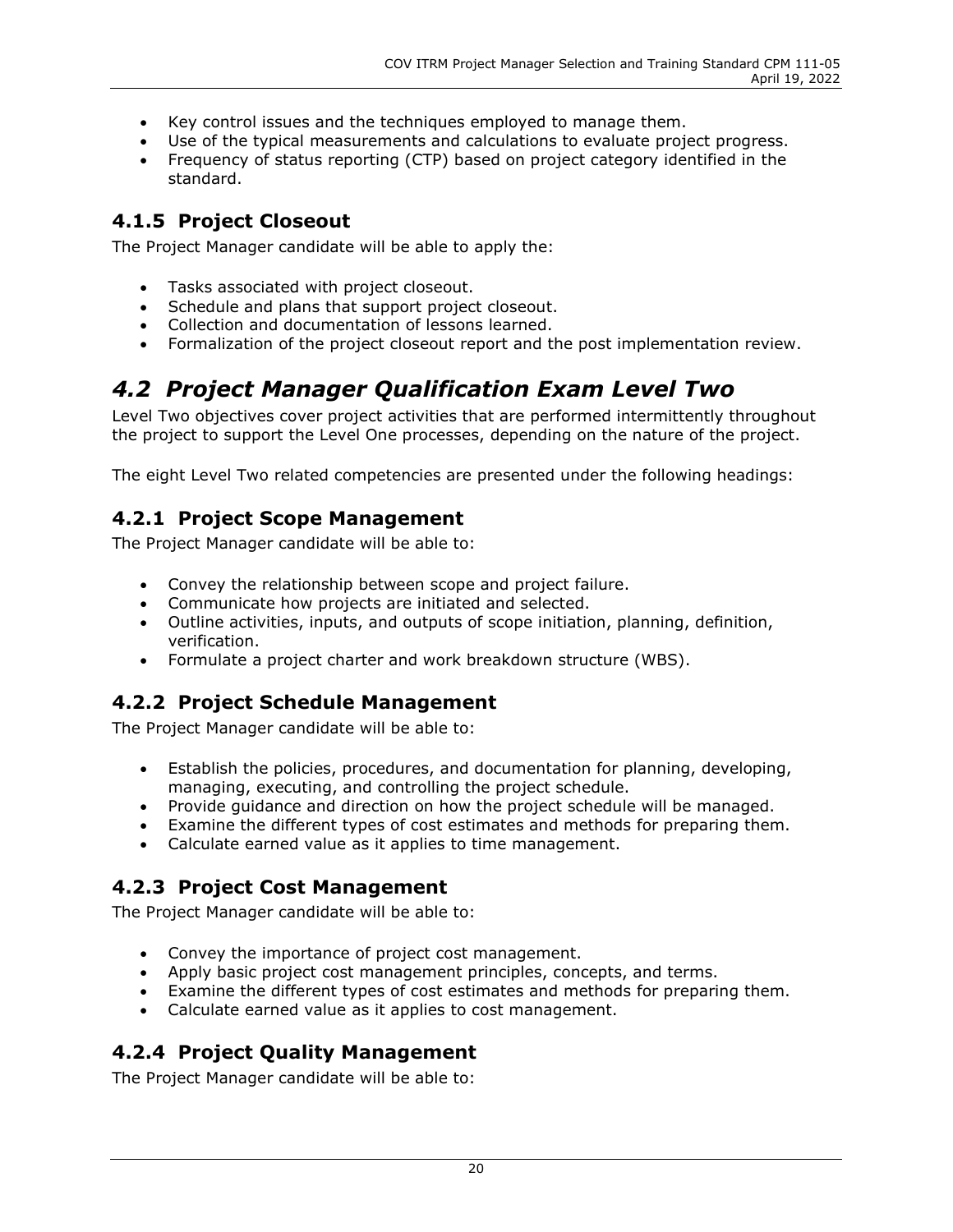- List and explain common principles of quality management (QM).
- List, distinguish between, and describe the processes and tools of Quality Planning, Assurance, and Control.
- Apply QM principles to Project Management.

#### <span id="page-22-0"></span>**4.2.5 Project Communication Management**

The Project Manager candidate will be able to:

- List and describe project communication processes, inputs, outputs, and tools.
- List and apply project communication skills and methods.
- Compare methods of information distribution.
- Explain the purposes of administrative closure.

#### <span id="page-22-1"></span>**4.2.6 Project Risk Management**

The Project Manager candidate will be able to:

- List and describe risk management planning, identification, analysis, response planning and monitoring and control on a project.
- Apply best practices to increase the probability and impact of positive events and decrease the probability and impact of negative events.

### <span id="page-22-2"></span>**4.2.7 Project Procurement Management**

The Project Manager candidate will be able to:

- List and describe activities, inputs, outputs, and tools of the 5 procurement management processes.
- Describe and contrast the types of contracts.
- Define and describe: statement of work (SOW), request for quote (RFQ), and request for proposal (RFP).
- List potential mistakes in managing procurement contracts and list guidelines for preventing them.

#### <span id="page-22-3"></span>**4.2.8. Project Stakeholder Management**

The Project Manager candidate will be able to:

- Identify the people, groups, or organizations that could impact or be impacted by the project.
- Analyze stakeholder expectations and their impact on the project.
- Develop appropriate management strategies for effectively engaging stakeholders in project decision and execution.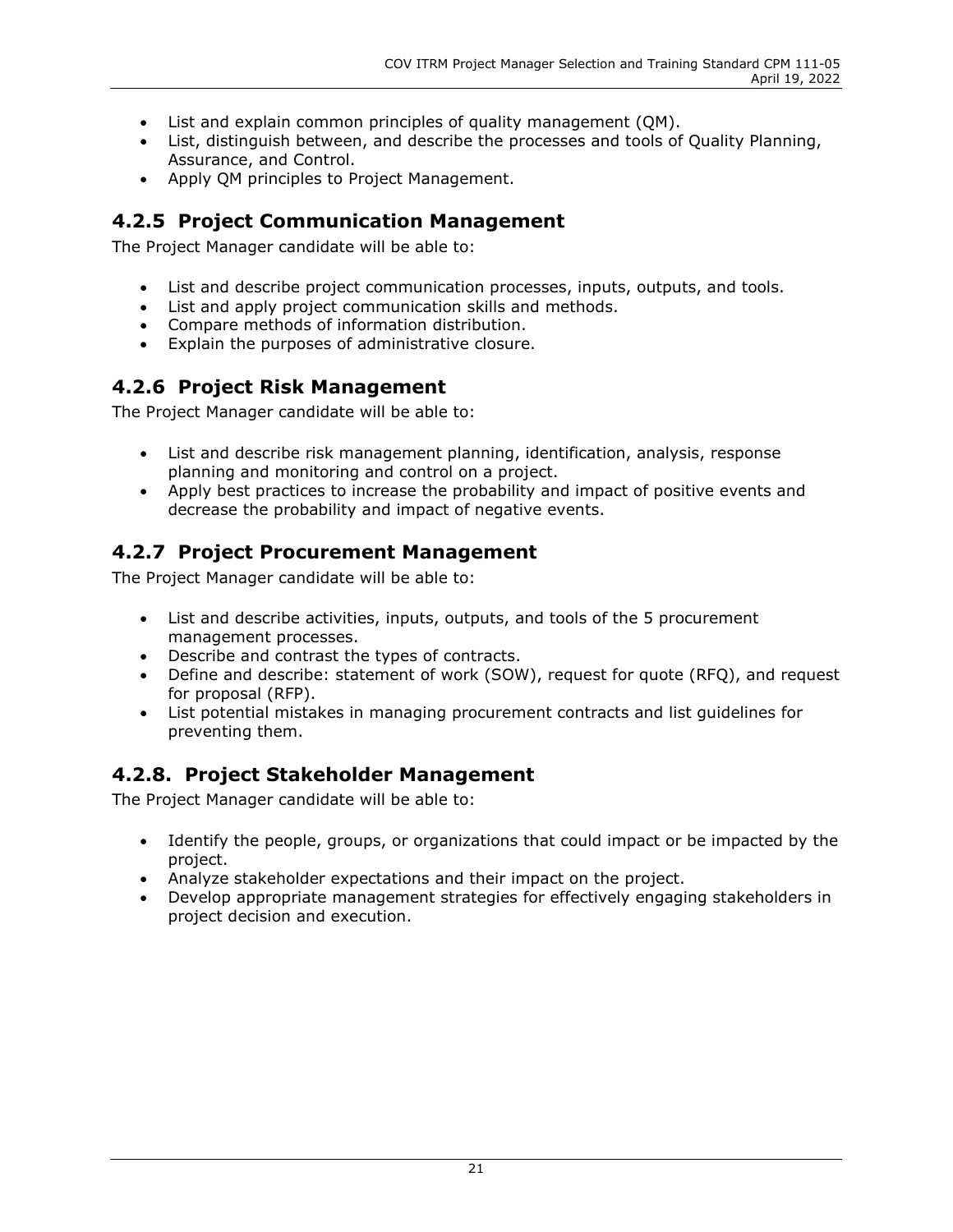# <span id="page-23-0"></span>**5. PROJECT MANAGER SELECTION**

Selecting a Project Manager well suited to manage an IT project is one of the most important actions a Project Sponsor can take to ensure the success of the project. In some cases, the Project Sponsor will temporarily assign a Project Manager to an IT project prior to the beginning of the Project Initiation Phase. The temporary Project Manager may subsequently manage the entire project; however, a Project Manager is not officially selected for an IT project until the Project Manager selection steps outlined below are complete.

Qualification and selection of a Project Manager is required prior to the submission of the Project Charter and supporting documents seeking Project Initiation Approval (PIA). The Project Manager must be either an employee of the Commonwealth or a consultant employed by the Commonwealth and qualified in accordance with the Project Manager Selection and Training Standard. The level of that qualification will vary by project category.

The following steps may be used in the Project Manager selection process, and are advisory in nature, not requirements:

### <span id="page-23-1"></span>*5.1 Identify Project Manager Capabilities Needed for a Successful Project*

Based on the information gathered in the Investment Business Case (IBC) and the Risk/Complexity Assessment, the Project Sponsor documents the behavior, skills, training, and experience that will be needed to successfully manage the project in a job description.

## <span id="page-23-2"></span>*5.2 Form a Project Manager Candidate Pool*

The Project Sponsor takes the following steps to form a pool of Project Manager candidates from which the Project Manager will be selected.

- 1. Collect Candidates—The Project Sponsor collects a list of qualified Project Manager candidates whose behavior, skill, training, and experience potentially meet or exceed the requirements documented in the job description. The Project Sponsor may list only agency Project Managers if those Project Managers are considered qualified candidates. Candidate qualification and references should be checked.
- 2. Form Candidate Pool-The Project Sponsor reduces the number of Project Manager candidates to only those qualified Project Managers who give the project an excellent opportunity for success. The Project Sponsor may form the Project Manager Candidate Pool using only agency Project Managers who are considered qualified candidates.

If a Project Manager is temporarily assigned to the project, and is in the Project Manager candidate pool, the temporary Project Manager may not manage this step.

## <span id="page-23-3"></span>*5.3 Interview Project Manager Candidates*

The Project Sponsor will interview the candidates in the Project Manager Candidate Pool. The interview questions should be designed to identify which candidate gives the project its best opportunity for success. If confidential procurement information must be shared with